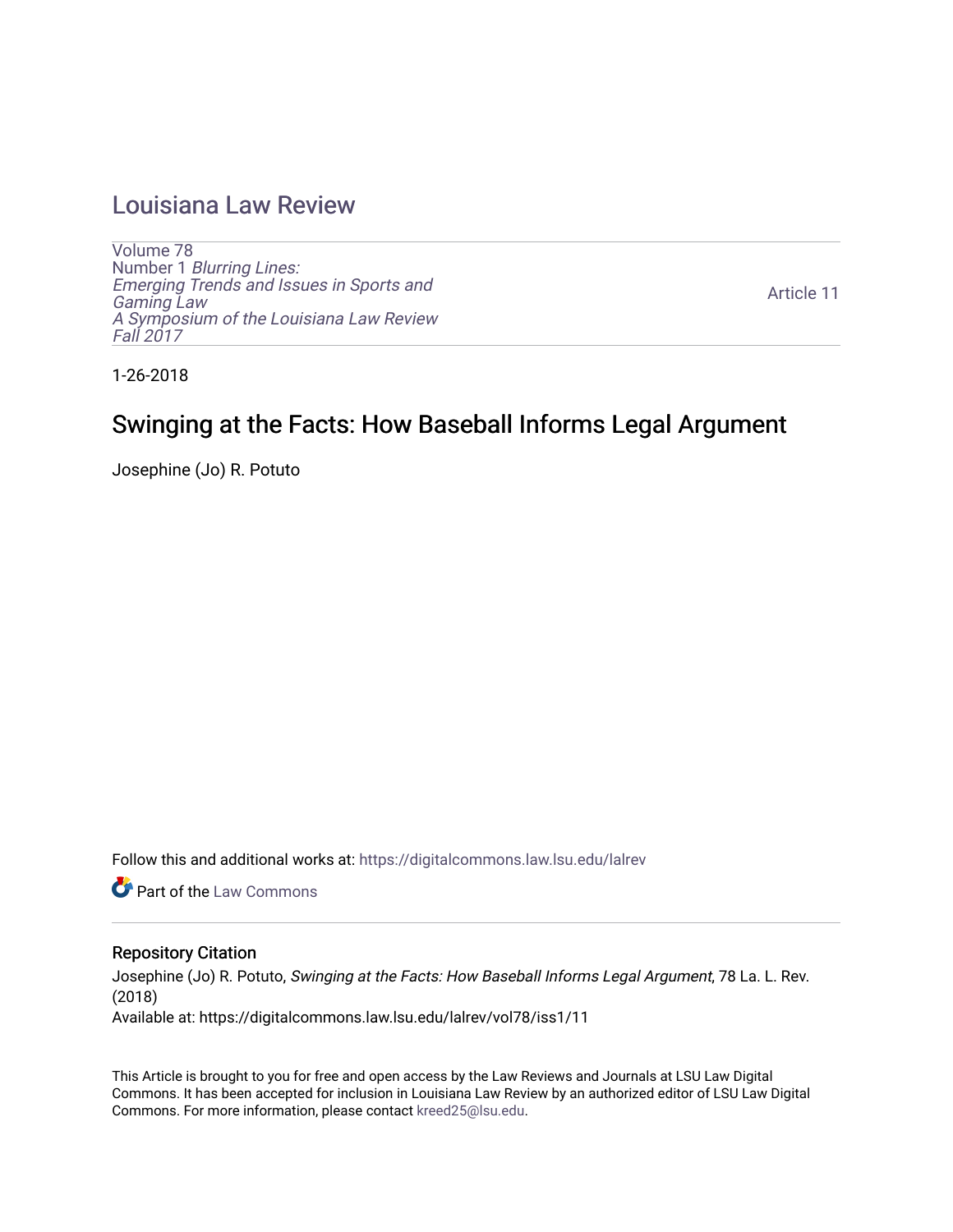# **Swinging at the Facts: How Baseball Informs Legal Argument**

*Josephine (Jo) R. Potuto*\*

 $\overline{a}$ 

# TABLE OF CONTENTS

| I. |                                                           |  |
|----|-----------------------------------------------------------|--|
|    |                                                           |  |
|    |                                                           |  |
|    | IV. Baseball and Persuasive Writing: Put 'Em Together and |  |
|    |                                                           |  |
|    |                                                           |  |
|    |                                                           |  |
|    | C. Example 3: Holding a Super Bat, but Having No          |  |
|    |                                                           |  |
|    |                                                           |  |
|    |                                                           |  |
|    |                                                           |  |

Copyright 2017, by JOSEPHINE (JO) R. POTUTO.

<sup>\*</sup> Potuto is the Richard H. Larson Professor of Constitutional Law at the University of Nebraska College of Law. This Article combines two areas of prime interest: writing and baseball. Potuto's book, *Winning Appeals*, discusses the elements of good writing and persuasive argument. She has taught the subject to law students and practicing lawyers. In a past life, Potuto worked in editing and production. Potuto is a lifelong New York Yankees baseball fan from a large extended family of Yankee fans. Ettie Ward compiled a book of essays on the New York Yankees, *Courting the Yankees: Legal Essays on the Bronx Bombers* (Carolina Academic Press 2003). Her contributors were law professor Yankee fans. Potuto admits to both deep regret and envy that she was not one of them. Potuto owes many and deep thanks to law professors and baseball fans Bill Lyons (Boston Red Sox) and John Lenich (Chicago White Sox). Each spent more time than she deserved—but certainly time that was warranted—in a close review of an earlier draft of this article. Each provided many helpful comments. Potuto also owes thanks to the University of Nebraska College of Law for the support provided through the McCollum Summer Research Fund.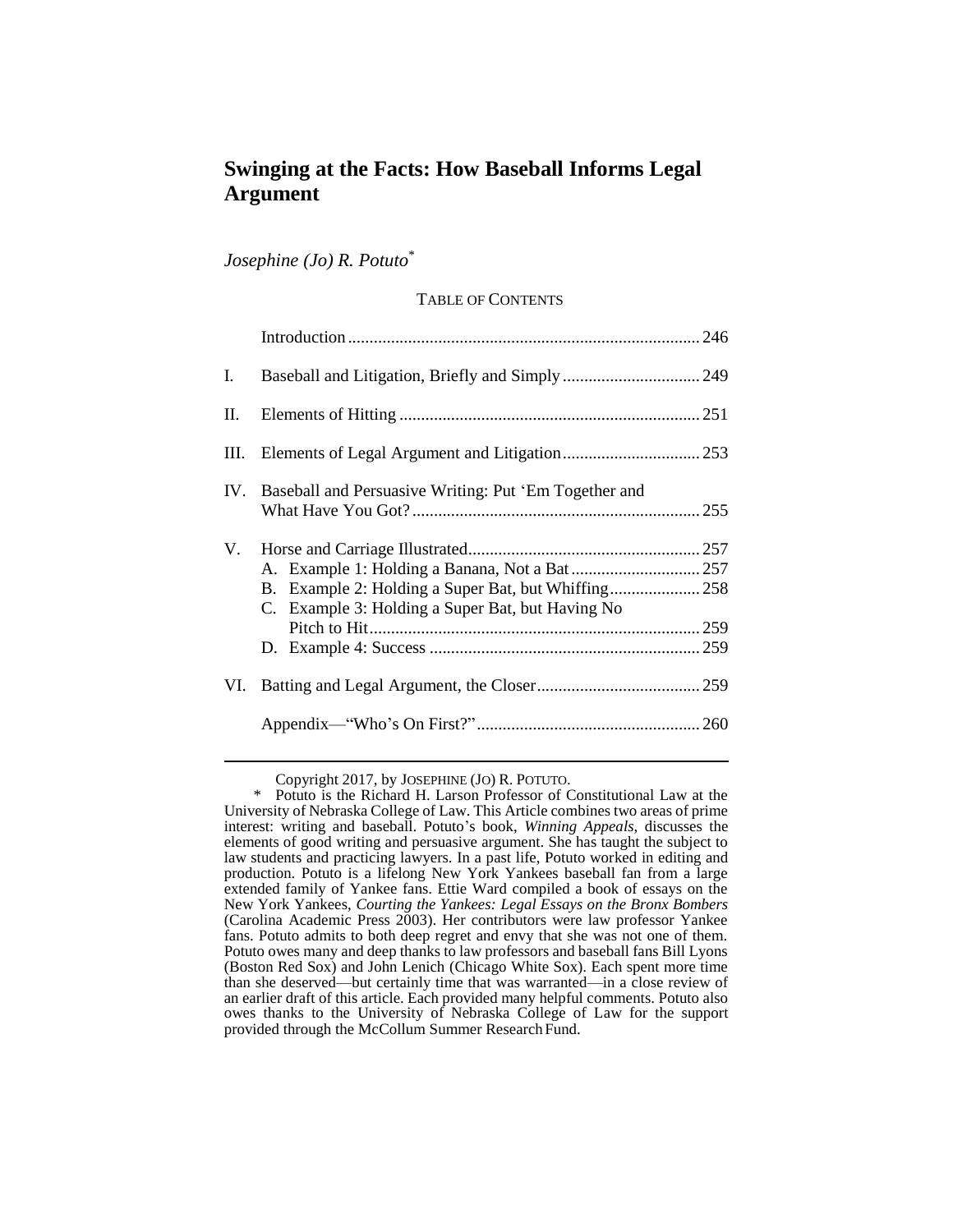#### **INTRODUCTION**

Baseball has been called a church<sup>1</sup> and a path to God.<sup>2</sup> It is the only sport with its own widely recognized song<sup>3</sup> and an iconic poem.<sup>4</sup> It boasts the cleverest and perhaps most loved comedy routine ever performed<sup>5</sup> as well as Casey Stengel and Yogi Berra—two of the best-known philosophers of modern times. Baseball is the subject of movies spanning from ribald comedies<sup>6</sup> to biographies and histories<sup>7</sup> to exercises in pure nostalgia.<sup>8</sup> Writers

*Id.*

 $\overline{a}$ 

2. *See* JOHN SEXTON, BASEBALL AS A ROAD TO GOD: SEEING BEYOND THE GAME (2013).

3. JACK NORWORTH, *Take Me Out to the Ballgame* (York Music Co. 1908). Other songs also pay tribute to baseball. *See, e.g*., JOHN FOGERTY, *Centerfield, on* CENTERFIELD (Warner Bros. 1985). There may be popular songs written in tribute of other sports. I can think of none.

4. Ernest Thayer, *Casey at the Bat*, S.F. EXAMINER, June 3, 1888, at 4. Another baseball poem was written about the famous Chicago Cubs double play combination. Franklin Pierce Adams, *Baseball's Sad Lexicon*, N.Y. EVENING MAIL, July 12, 1910, at 6.

5. The routine is Abbott and Costello's famous sketch, *Who's on First? See The Abbott and Costello Show: The Actor's Home* (T.C.A. Productions television broadcast May 15, 1953). For the full routine, see the Appendix. I could not resist including it.

6. These movies include *Major League* and *Bull Durham*. *See* Mike Oz, '*Major League' Turns 25 — Here Are 15 Things You Didn't Know about the Movie*, YAHOO SPORTS (Apr. 7, 2014), https://sports.yahoo.com/blogs/mlb-big-league-stew/-majorleague--turns-25-—-here-are-15-things-you-didn-t-know-about-the-beloved-film-091540571.html [https://perma.cc/675F-X4XP]; Roger Cormier, *15 Major Facts About* Bull Durham, MENTAL FLOSS, http://mentalfloss.com/article/65034/15-majorfacts-about-bull-durham (last visited June 28, 2017) [https://perma.cc/DC2R-GNA4].

7. One such biography is the biography of Lou Gehrig. THE PRIDE OF THE YANKEES (Samuel Goldwin Prods. 1942). One such history details the Chicago White Sox throwing the 1919 World Series. *See* EIGHT MEN OUT (Orion Pictures Corp. 1988). The movie was based on a novel by the same name. *See* ELIOT ASIMOV, EIGHT MEN OUT: THE BLACK SOX AND THE 1919 WORLD SERIES (Henry Holt and Co. 1963).

8. *See* W.P. KINSELLA, SHOELESS JOE (1982). The reclusive writer/baseball fan in the story is another famous author, J.D. Salinger (named in the book,

<sup>1.</sup> BULL DURHAM (Orion Pictures Corp. 1988).

I believe in the Church of Baseball. I've tried all the major religions, and most of the minor ones. I've worshipped Buddha, Allah, Brahma, Vishnu, Siva, trees, mushrooms, and Isadora Duncan. . . But it just didn't work out between us. The Lord laid too much guilt on me. . . It's a long season and you gotta trust it. I've tried 'em all, I really have, and the only church that truly feeds the soul, day in, day out, is the Church of Baseball.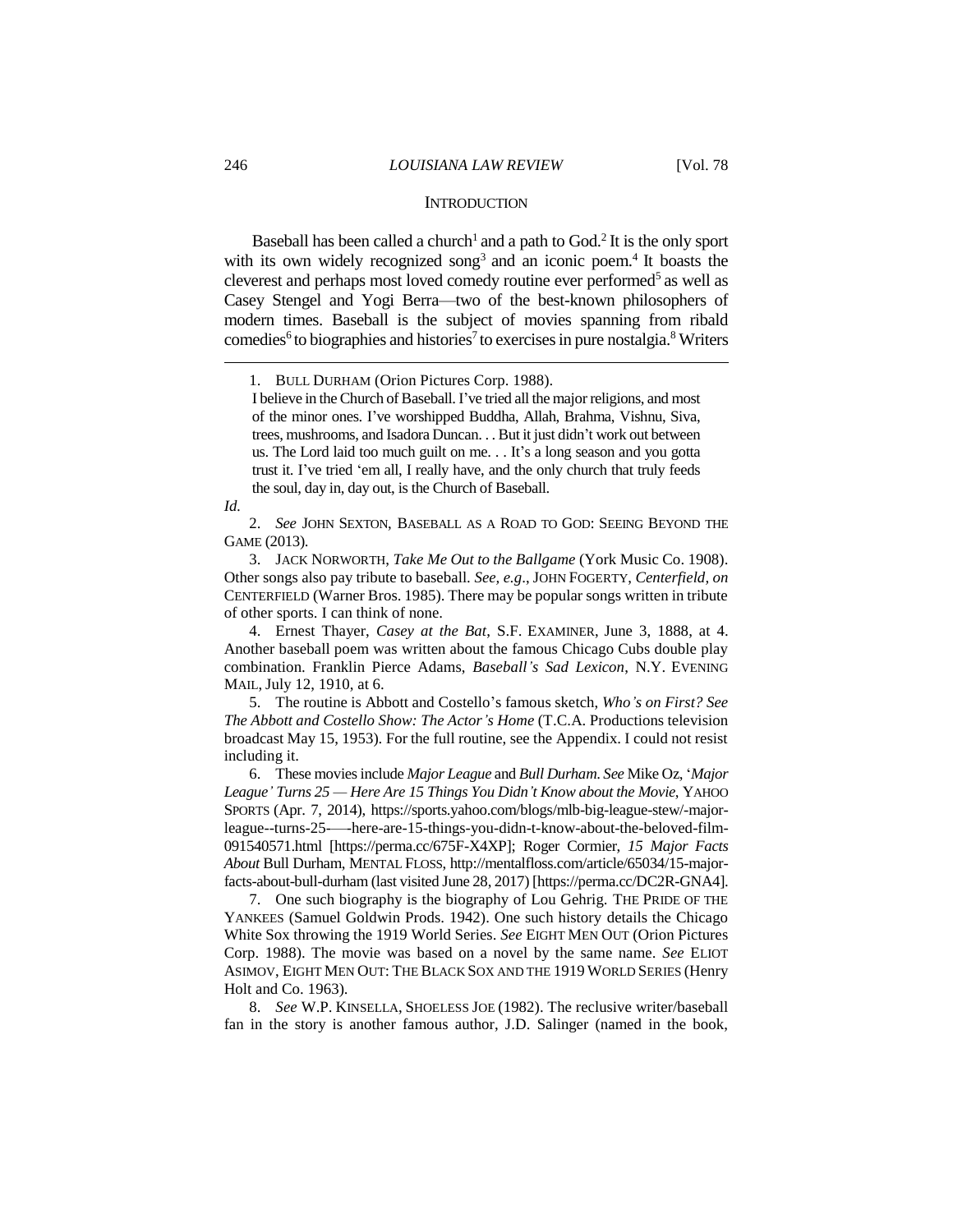F. Scott Fitzgerald,<sup>9</sup> John Grisham,<sup>10</sup> Bernard Malamud,<sup>11</sup> and Ernest Hemingway<sup>12</sup> all have used baseball or baseball players as a central focus or as important background context. Quotes from baseball personalities, real and fictional, are familiar even to non-sports fans.<sup>13</sup> Baseball also has had realworld impact. Jackie Robinson's breaking of the color barrier in baseball was a milestone in racial integration.<sup>14</sup> The game also spawned the most famous sports cheating scandal ever to have occurred in American sports.<sup>15</sup> Baseball has its own antitrust exemption.<sup>16</sup> Its games not only are theoretically

- 10. JOHN GRISHAM, CALICO JOE (2012).
- 11. BERNARD MALAMUD, THE NATURAL (1952).
- 12. *See, e.g.*, ERNEST HEMINGWAY, THE OLD MAN AND THE SEA (1952).

13. The following are three examples: (1) "Say it ain't So Joe," reportedly said by a child to Shoeless Joe Jackson regarding his involvement in the Black Sox Scandal. Eliot Asinof, *Shoeless Joe Jackson*, ENCYCLOPEDIA BRITTANICA (last updated Apr. 28, 2017); (2) "Today I consider myself the luckiest man on the face of the earth," spoken by a dying Lou Gehrig at his appreciation day at Yankee Stadium. *Lou Gehrig,* NAT'L BASEBALL HALL OF FAME, http://base ballhall.org/discover/lou-gehrig-luckiest-man (last visted June 28, 2017) [https://perma.cc/J74N-UCUD]; (3) "If you build it, he will come." FIELD OF DREAMS (Universal Pictures 1989).

14. *See* The Editors of *Encyclopaedia Britannica, Riding Freedom: 10 Milestones in U.S. Civil Rights History*, BRITTANICA, [http://www.britannica.com](http://www.britannica.com/list/10-milestones-in-us-civil-rights-history) [/list/10-milestones-in-us-civil-rights-history \(last visted June 28, 2017\) \[https://per](http://www.britannica.com/list/10-milestones-in-us-civil-rights-history) [ma.cc/S3WL-C798\];](http://www.britannica.com/list/10-milestones-in-us-civil-rights-history) *see also* William C. Kashatus, *Living up to Jackie Robinson*, ORIGINS: CURRENT EVENTS IN HISTORICAL P[ERSPECTIVE](http://origins.osu.edu/), OHIO STATE UNIV. (Apr. 7, 2007), http://origins.osu.edu/history-news/living-jackie-robinson [https://perma .cc/FX8R-KWSB].

15. *See* Linder, *supra* note 9.

16. *See* Flood v. Kuhn, 407 U.S. 258, 285 (1972); Toolson v. N.Y. Yankees, 346 U.S. 356, 357 (1953); Fed. Baseball Club v. Nat'l League, 259 U.S. 200, 208– 09 (1922).

referred to as Terence Mann in the movie *Field of Dreams*). *Id*.; *see also* FIELD OF DREAMS (Universal Pictures 1989).

<sup>9.</sup> F. SCOTT FITZGERALD, THE GREAT GATSBY (1925). The novel focused on the American Dream. Jay Gatsby, the main protagonist, was caught up in the Black Sox Scandal. *See* Douglas Linder, *The Black Sox Trial, An Account*, UNIV. OF MO.- KANSAS CITY SCHOOL OF LAW (2010), http://law2.umkc.edu/faculty/projects/ftrials /blacksox/blacksoxaccount.html (discussing the details of the scandal) [https: //perma.cc/2HJA-EE78].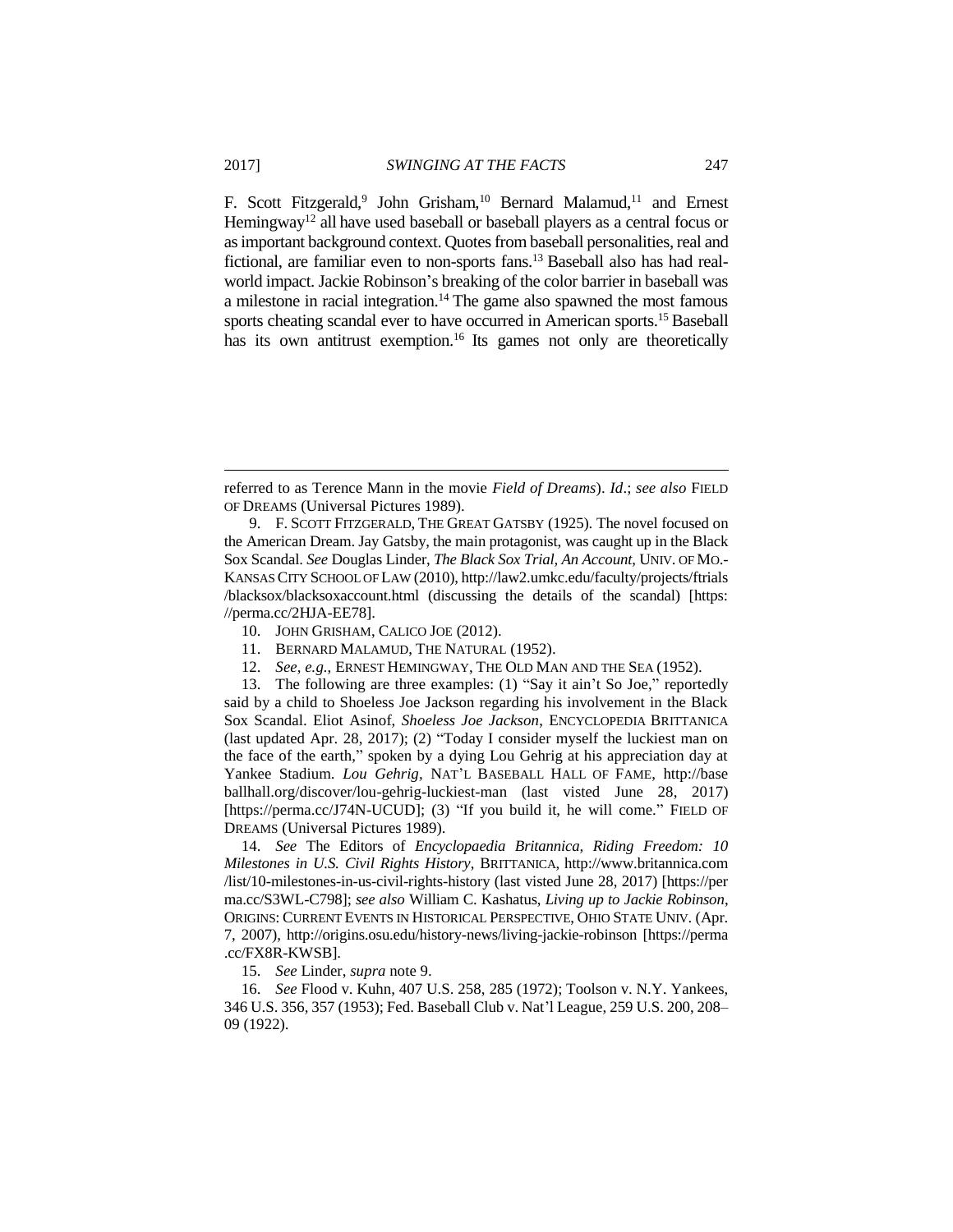endless,<sup>17</sup> but they also may be perfect.<sup>18</sup> Its rules fascinate and intrigue legal scholars who have created a large canon of baseball legal lore.<sup>19</sup> Finally, and

18. In a perfect game, there are no hits, no walks, and no errors; therefore, it is impossible for the opposing team to score a run. In a no-hitter, by contrast, batters may reach base on walks or errors; through successive walks and/or errors it is possible, although very unlikely, for the opposing team to score a run. There have been only 23 perfect games in the history of major league baseball. *See History of the Game*, MLB, http://mlb.mlb.com/mlb/history/rare\_feats/index.jsp?feature=perfect \_game (last visited June 28, 2017) [https://perma.cc/YG3F-DYBM]. The most famous perfect game was pitched by Don Larson of the New York Yankees in Game 5 of the 1956 World Series against the then Brooklyn Dodgers. It is the only perfect game pitched in a World Series. *Perfect Game*, BASEBALL-REFERENCE, http://www .baseball-reference.com/bullpen/Perfect\_game (last visited June 28, 2017) [https: //perma.cc/ZZ66-5J77].

19. *See, e.g.*, Garrett Broshuis, *Restoring Integrity to America's Pastime? Moving Towards A More Normative Approach to Cheating in Baseball*, 14 TEX. REV. ENT. & SPORTS L. 119 (2013). At least 11 law review articles are devoted to the infield fly rule alone, and it is mentioned in a host of others. Note, *The Common Law Origins of The Infield Fly Rule*, 123 U. PA. L. REV. 1474 (1975); Howard Wasserman, *The Economics of the Infield Fly Rule*, 2013 UTAH L. REV. 479 (2013); Howard Wasserman, *An Empirical Analysis of the Infield Fly Rule*, 4 J. OF LAW 127 (2014); Robert M. Jarvis & Phyllis Coleman, *The Uncommon Origins of* 'The Common Law Origins of The Infield Fly Rule', 19 ENT. & SPORTS LAW 17 (2002); Neil B. Cohen & Spencer Weber Waller, *Taking Pop-Ups Seriously: The Jurisprudence of The Infield Fly Rule*, 82 WASH. U. L.Q. 453 (2004); Eldon L. Ham, *The True Precedent of Baseball in Law*, 13 MARQ. SPORTS L. REV. 213 (2003); Anthony D'Amato, *The Contribution of The Infield Fly Rule to Western Civilization (And Vice Versa)*, 100 NW. U. L. REV. 189 (2006); Alexander M. Sanders, Jr. & Katie Fowler Monoc, *William S. Stevens (1948- 2008) and 'The Common Law Origins of The Infield Fly Rule'*, 4 CHARLESTON L. REV. 423 (2010); Margaret Berger, *Rethinking the Applicability of Evidentiary Rules at Sentencing: Of Relevant Conduct and Hearsay and the Need for an Infield Fly Rule*, 5 FED. SENTENCING REP. 96 (1992); Mark W. Cochran, *The Infield Fly Rule and The Internal Revenue Code: An Even Further Aside*, 29 WM. & MARY L. REV. 567 (1988). A 12th article brought football into the picture. Howard M. Wasserman, *Football and The Infield Fly Rule*, 61 UCLA L. REV.

<sup>17.</sup> The Pawtucket Red Sox and Rochester Red Wings once played a 33 inning game that began on April 18, 1981, continued on April 19, and concluded on June 23, 1981. Pawtucket eventually prevailed three to two. *The Longest Game in History*, PAWSOX, http://www.milb.com/content/page.jsp?ymd=20080903& content  $id=41224646\&$ sid=t533&vkey=team1 (last visited June 28, 2017) [https: //perma.cc/YQ38-K82J]. The game pales in comparison to a fictitious game played between the Chicago Cubs and an Iowa minor league team. That game lasted more than 2,000 innings. *See* W. P. KINSELLA, THE IOWA BASEBALL CONFEDERACY (1986).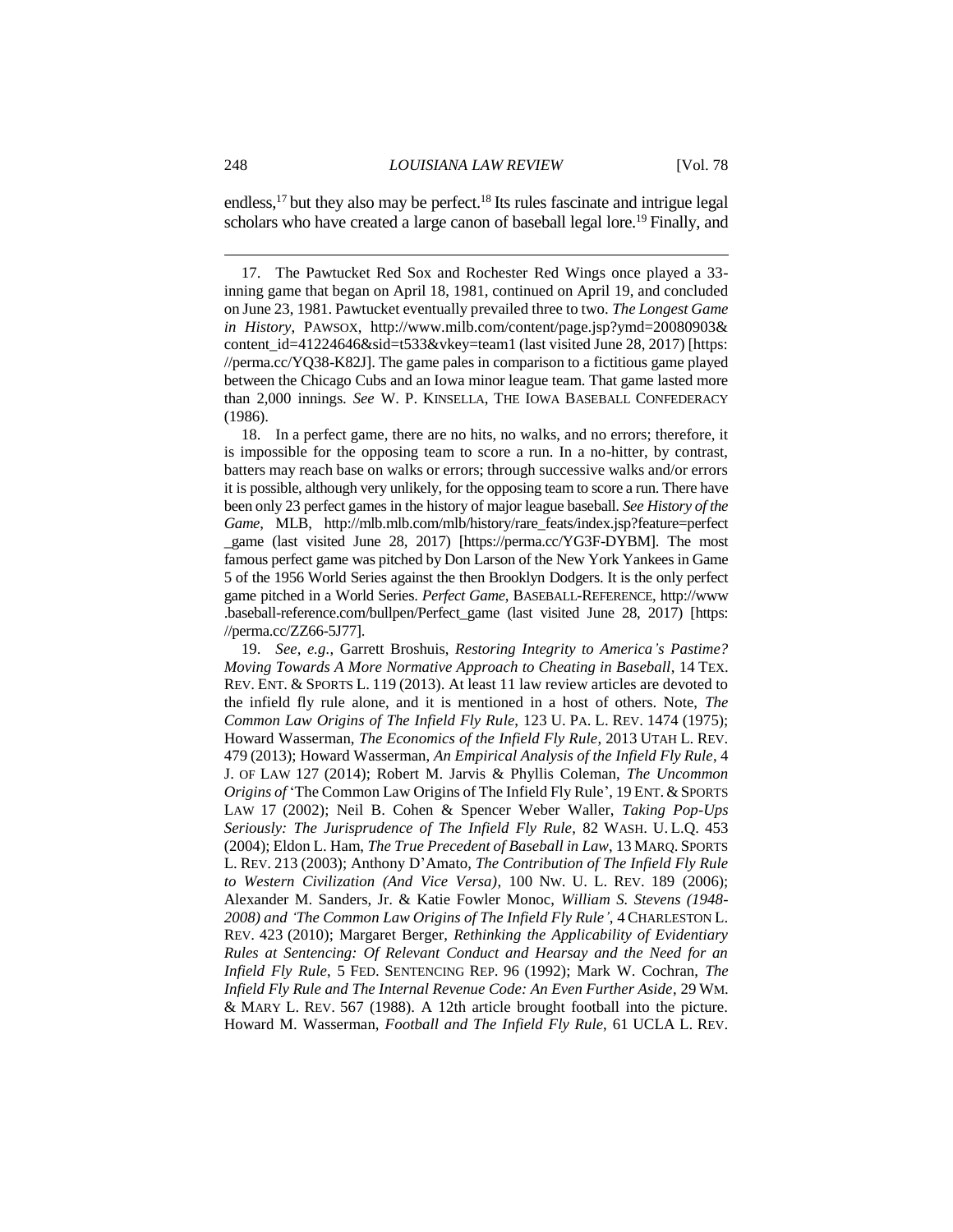the focus of this Article, a batter at the plate is the ideal prototype for legal writing and analysis.<sup>20</sup>

### I. BASEBALL AND LITIGATION, BRIEFLY AND SIMPLY

The parallels between baseball and litigation are easy to see.<sup>21</sup> The parallels also offer a convenient entrée to a discussion of the relationship between hitting and legal argument.

Baseball games consist of hitting, or offense, pitching, and fielding, or defense. When one team is at bat, the other team is in the field. Teams switch from offense to defense every half inning for nine innings.<sup>22</sup>

Trials and appeals consist of plaintiffs, who play the role of the offense, and defendants, who act as the defense.<sup>23</sup> Plaintiff's lawyer goes first, presenting the case-in-chief, with defendant's lawyer counterpunching through crossexamination and objections. Defendant's lawyer takes a turn once the plaintiff's side rests, with plaintiff's lawyer now counterpunching.<sup>24</sup> On appeal, the first

21. In comparing baseball, and particularly hitting, to law, and particularly legal argument and persuasive writing, I have generalized regarding both and, in turn, this means I have overstated both. Although a batter at the plate offers apt illustration for constructing legal arguments, the comparison is not perfect. Greater, and more nuanced, textual development and explanation would have been more accurate in its detail, but it also would have impeded the clarity of the comparison. Both baseball and litigation are contests in which one side wins and the other loses. Trials and appeals offer the best analogue and the clearest examples to assess legal argument and analysis through reference to batters at the plate.

22. A game may end after five innings if it is called because of rain or after eight and one-half innings if the home team is ahead at the end of the top half of the ninth inning. It also may go into extra innings if tied at the end of nine.

23. Litigation, unlike baseball, may involve more than two sides, but, for ease of discussion, this Article discusses cases as two-sided only. The two or more sides to legal cases are not restricted to litigation but also may occur in contracts, negotiations, and the purchase of a house.

24. To push the analogy farther, perhaps a bit too far: each trial witness might be considered an inning in baseball, half innings considered the direct or cross, and objections considered the trial lawyer's equivalent to fielding. In this

DISCOURSE 272 (2014). Yet another rule, regarding pine tar on bats, triggered two law review articles. Raymond Belliotti, *Billy Martin and Jurisprudence: Revisiting the Pine Tar Case*, 5 ALB. GOV'T L.REV. 210 (2012); Jared Finkelstein, In Re Brett: *The Sticky Problems [Of Statutory Construction](https://a.next.westlaw.com/Document/I076a14f15caa11dbbe1cf2d29fe2afe6/View/FullText.html?navigationPath=Search%2Fv3%2Fsearch%2Fresults%2Fnavigation%2Fi0ad7051f00000147b383017c15a0cefc%3FNav%3DANALYTICAL%26fragmentIdentifier%3DI076a14f15caa11dbbe1cf2d29fe2afe6%26startIndex%3D1%26contextData%3D%2528sc.Search%2529%26transitionType%3DSearchItem&listSource=Search&listPageSource=b1df4da391768d96c62e1a5a91f13a4a&list=ANALYTICAL&rank=2&grading=na&sessionScopeId=6f4e802e3c9e4e18f5deaccbf096413b&originationContext=Search%20Result&transitionType=SearchItem&contextData=%28sc.Search%29)*, 52 FORDHAM L. REV. 430 (1983).

<sup>20.</sup> Perhaps all law may be explained by resorting to the rules of baseball. For a baseball fan, it is tempting to conclude that all of life may be so explained. *See* SISTER WYNONA CARR, *The Ball Game*, *on* THE BALL GAME (Specialty Records 1953). Sister Wynona's rendition of baseball as life has a decided religious tone.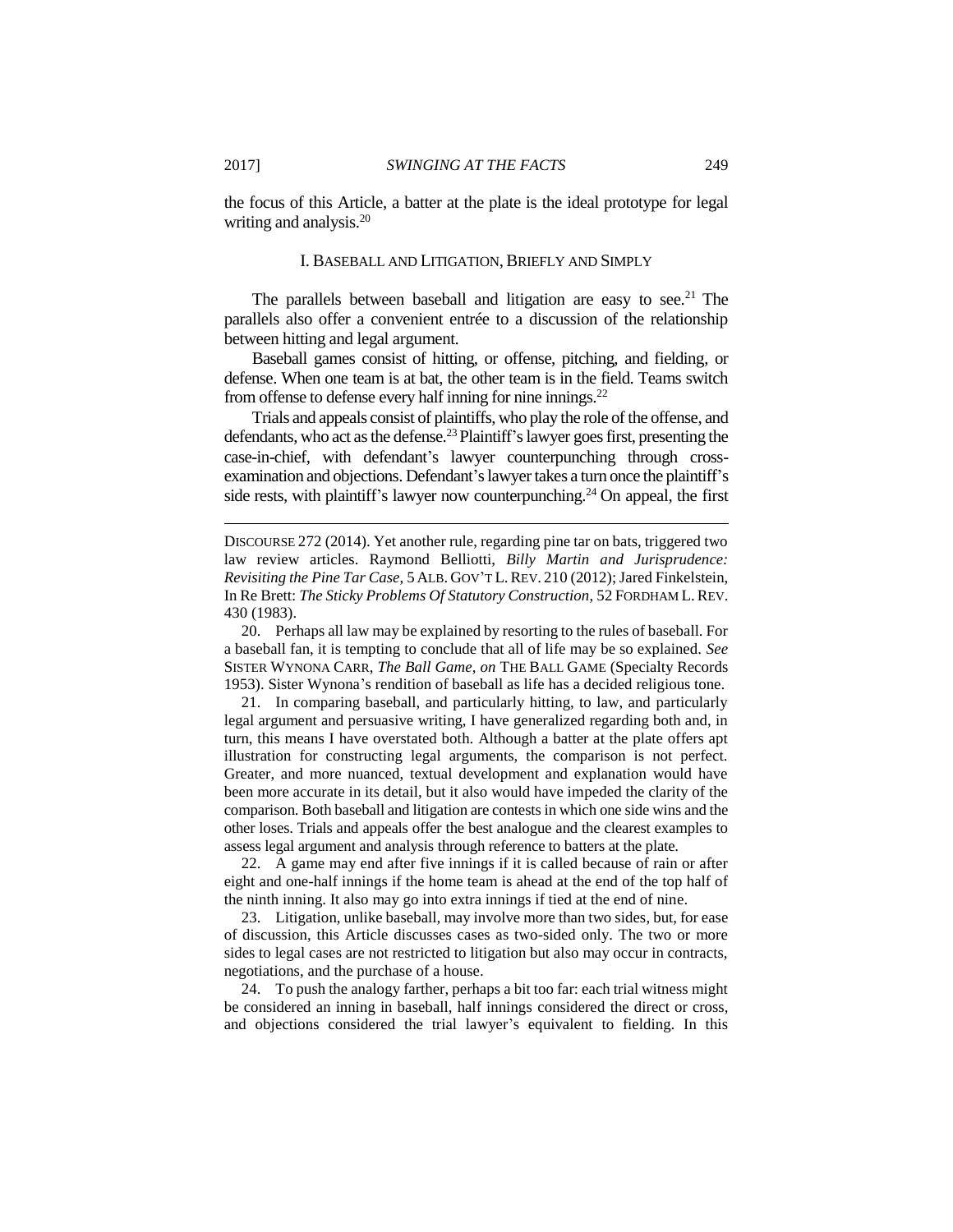lawyer at bat, the appellant, is the one who lost at trial. Then the appellee gets a turn.<sup>25</sup>

The parallel between baseball umpires and judges as rule-enforcers, not rule-makers, is oft described.<sup>26</sup> Umpires are expected to be impartial and aspire to be infallible.<sup>27</sup> At his confirmation hearing, Chief Justice Roberts observed that "Judges are like umpires. . . . The role of an umpire and a judge is critical. They make sure everybody plays by the rules  $\dots$ ."<sup>28</sup>

The parallel between baseball umpires and judges, however, is not perfect. Lawyers may appeal findings of fact even if the standard of review is quite narrow.<sup>29</sup> By contrast, a home plate umpire's ball and strike calls are unassailable.<sup>30</sup> Trials can take months; the appeal process can take years.<sup>31</sup> If each baseball game took as long as the trial or appeal process, baseball would

rendition, lawyers switch from offense to defense for each witness and also for the entire case.

27. Of course they fall short. Umpire calls once were final and unreviewable. Some now may be reviewed, and corrected, through instant replay, upon the manager's use of one of the team's challenges. Reviewable calls include home runs, ground rule doubles, fan interference, trap plays in the outfield (not infield), batters hit by a pitch, tag plays, pickoffs, and the ball/strike count (but not whether a pitch is a ball or a strike). *See MLB Clubs Unanimously Approve Expansion of Instant Replay*, MLB (2014), http://mlb.mlb .com/news/article.jsp?cid=mlb&contentid=66737984&vkey=prmlb&ymd=20140116 [https://perma.cc/HMT5-XKLP].

28. McKee, *supra* note 26, at 1709 n.1. Some argue that the comparison is inapt and that judges are more involved and active than umpires. *See, e.g*., *id.* at 1709; *see also* Siegel, *supra* note 26, at 701. Comparisons of the roles of judges and umpires has a long pedigree. *See* Aaron S.J. Zelinsky, *The Justice As Commissioner: Benching The Judge-Umpire Analogy*, 119 YALE L.J. ONLINE 113 (2010).

29. *See* discussion of appeals *infra* Part III.

30. At one time, that was the case for all umpire calls, but some umpire calls now are reviewable. *See MLB Clubs, supra* note 27.

31. The length of a trial and appeals, while in part necessary, nonetheless can cause harm. Charles Dickens described the consequences of one such trial, *Jarndyce v. Jarndyce*. CHARLES DICKENS, BLEAK HOUSE (1853).

<sup>25.</sup> Appellate argument also offers rebuttal. One might describe the baseball equivalent as the bottom of the ninth—and the extremely rare win on rebuttal equivalent to the equally rare walk-off home run.

<sup>26.</sup> *Confirmation Hearing on the Nomination of John G. Roberts, Jr. to be Chief Justice of the United States Before the S. Comm. on the Judiciary*, 109th Cong. 55 (2005) (statement of Judge John G. Roberts, Jr.). This hearing kicked off a discussion of the analogies between the two. *See, e.g.*, Theodore McKee, *Judges As Umpires*, 35 HOFSTRA L. REV. 1709 (2007); Neil S. Siegel, *Umpires At Bat: on Integration and Legitimation*, 24 CONST. COMMENT. 701 (2008).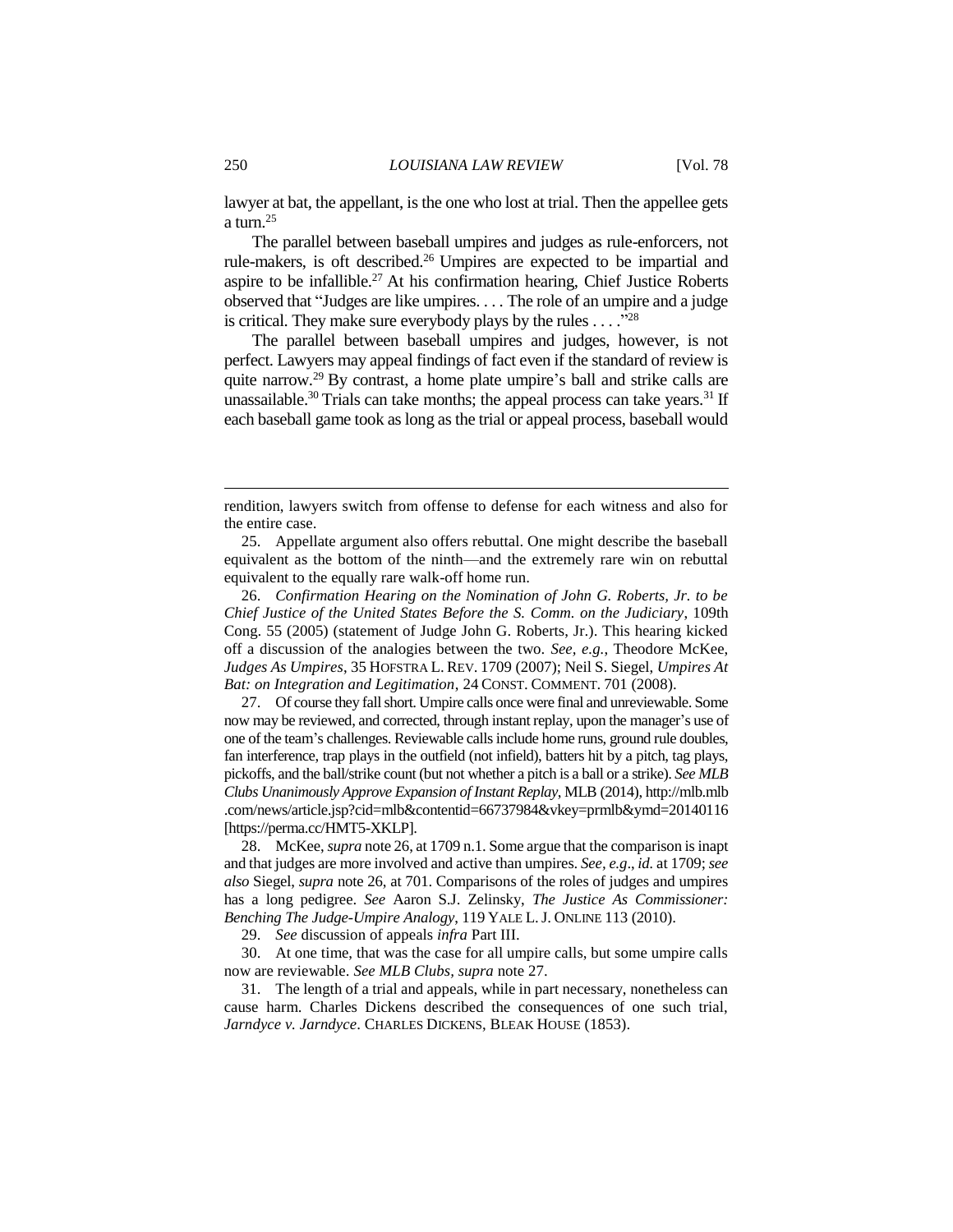be no more.<sup>32</sup> If one treats a home plate umpire as equivalent to a United States Supreme Court Justice, the parallel between baseball umpires and judges holds. Justice Jackson once famously remarked about the United States Supreme Court that "[w]e are not final because we are infallible, but we are infallible only because we are final." <sup>33</sup> Or, stated in baseball terms, "even the devil can't win an argument with an umpire."34

#### II. ELEMENTS OF HITTING

A pitcher initiates baseball plays by throwing the ball to a batter. A batter aims to get on base and help his team score runs. He uses a bat to hit the ball. The most skilled batter cannot hit the ball without a bat, even if he were willing to risk injury and endure pain. To be an effective tool, a bat must be solid, strong, smooth, and at least 30 inches  $\log$ <sup>35</sup> A banana does not work. A straw does not work. A bat shaped like a corkscrew does not work. A bat with doughnut holes is useless both for hitting and dessert.

A bat is an essential condition precedent to hitting, but it is no more than that. A batter still needs to make contact with the ball. A batter's success at the plate depends on variables within and outside his control:

<sup>32.</sup> There are, of course, other differences between baseball and trials, umpires and judges. Litigants will meet only once on the issues that gave rise to the litigation, and they will prevail or not based on that one opportunity. By contrast, major league baseball teams meet 18 times in a season against teams in their own divisions. Al Yellen, *Will MLB's Realignment Create Fair Schedules for Everyone?*, SBNATION (May 8, 2012), http://www.sbnation.com/2012/5/8/3007645/mlb-realignment-2013 schedule-changes [https://perma.cc/B7LY-SRHR]. In addition, the overall, ultimate winner in baseball (World Series Champion) is decided on the basis of 162 games played plus post season. Hannah Keyser, *Why are Baseball Seasons 162 Games Long?*, MENTAL FLOSS (Sept. 11, 2014), http://mentalfloss.com/article/58831/whyare-baseball-seasons-162-games-long [https://perma.cc/PVC7-KQSW]. Presumably, therefore, umpire errors will balance out.

<sup>33.</sup> Brown v. Allen, 344 U.S. 443, 540 (1952) (Jackson, J., concurring).

<sup>34.</sup> *See* DOUGLASS WALLOP, THE YEAR THE YANKEES LOST THE PENNANT 234 (1954) ("For that afternoon had proved an axiom long known to baseball men . . . And this was that not even the devil could force an umpire to change his decision."). The umpire in question was a home plate umpire; the call that provoked the devil, however, related to whether a runner was safe at the plate and, thus, had scored the winning run. Today that call would be reviewable. *See supra* note 27.

<sup>35.</sup> Bat length and weight varies according to the height and weight of a batter, and also batter preferences. Children use bats shorter than 30 inches. *How to Choose A Bat*, LOUISVILLE SLUGGER, http://www.slugger.com/en-us/how-tochoose-a-bat (last visited June 28, 2017) [https://perma.cc/ZSW9-UM45].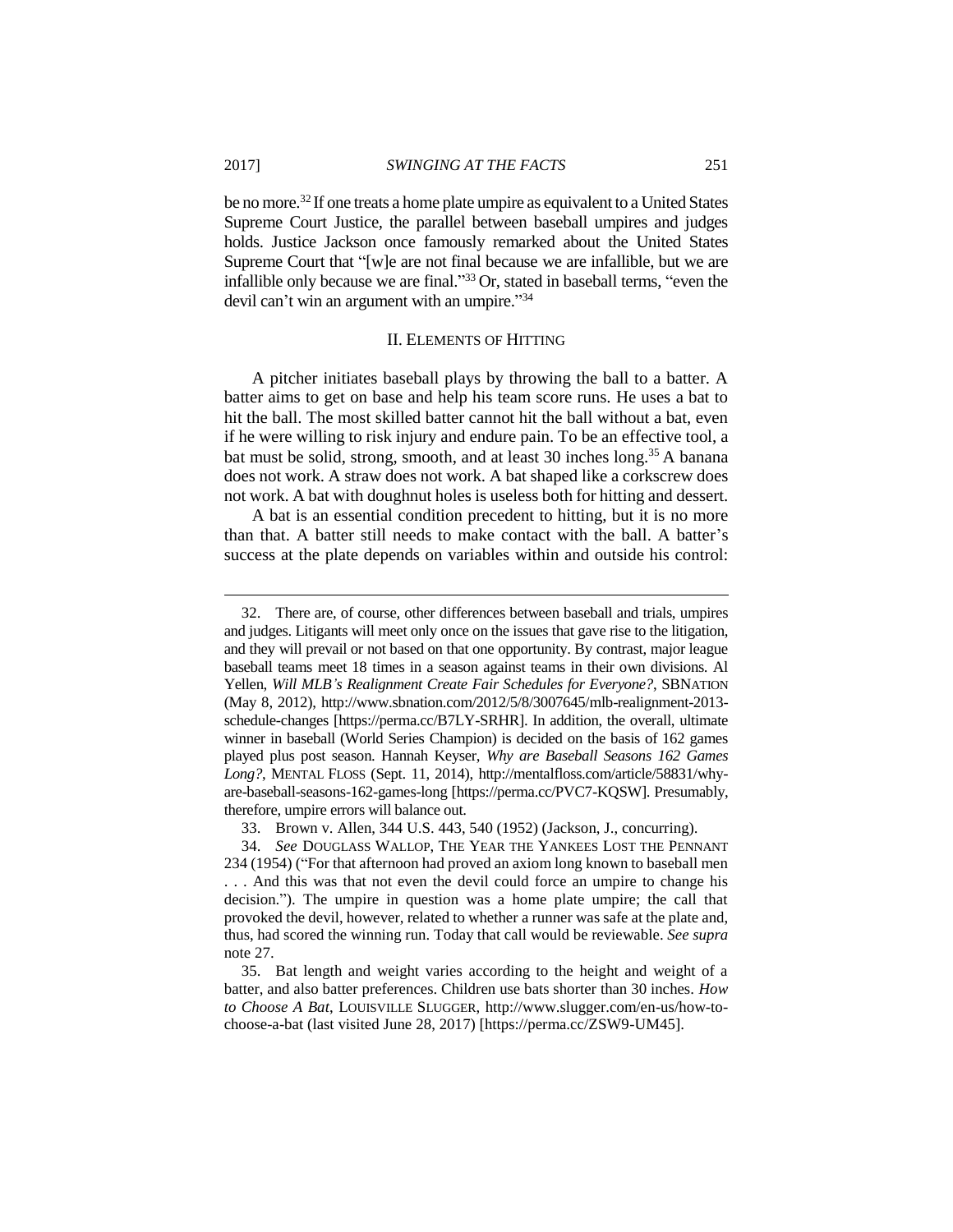hand-eye coordination; reaction time; preparation and practice; reputation as a hitter; and the game situation based on the inning, score, number of outs, pitch count, batting lineup, whether there are runners on base, and, if so, which bases, how many runners, and how fast they run, among other variables. Perhaps the biggest variable, and certainly the most vexing, is an umpire's strike zone. A batter's success also depends on how proficient the fielders are and where they are positioned when the ball is hit. Fielders shift from batter to batter and even from pitch to pitch. $36$ 

A batter is only a still life at the plate until a pitcher pitches to him. A pitcher is perhaps the most important variable in how well a batter hits. The better the pitcher and the better the pitcher's strengths match a batter's weaknesses, the more difficulty a batter will have getting a hit, and vice versa.

A batter's at-bat can end in different ways. Batters can hit a single, double, triple, or home run. They can get on base by walking, by a throwing or fielding error, by a passed ball, by being hit by a pitch, or by a fielder's choice.<sup>37</sup> They can make an out by striking out, popping up, flying out, being thrown out trying to beat out a ground ball, or, again, by a fielder's choice. Batters can cause two outs—a double play—or even three outs—a triple play. On occasion, batters sacrifice themselves to move runners along on the bases.

37. A fielder's choice is

<sup>36.</sup> Fielders position themselves differently for a fastball pitcher than they would for a pitcher who throws "junk." They shift with runners on base. In a close game with a runner on third and no outs, the third baseman may play in, anticipating a bunt. In the bottom of the ninth, with the home team at bat, the game tied, and runners on first and third and no outs, an outfielder will position himself to keep a runner at third, or to throw him out at the plate. The most dramatic, and most famous, shift happened to the "splendid splinter," Boston Red Sox outfielder Ted Williams. Williams was a top left-handed hitter who invariably pulled the ball to the right. The shift moved all infielders near or to the right side of second base; outfielders also veered to the right. Dayn Perry, *Just Because: The "Ted Williams Shift*", CBSSPORTS [\(Dec. 16, 2013\), http://www.cbssports.com/mlb/eye-on-base](file:///C:/Users/User/Downloads/(Dec.%2016,%202013),%20http:/www.cbssports.com/mlb/eye-on-baseball/24378251/just-because-the-ted-williams-) [ball/24378251/just-because-the-ted-williams-](file:///C:/Users/User/Downloads/(Dec.%2016,%202013),%20http:/www.cbssports.com/mlb/eye-on-baseball/24378251/just-because-the-ted-williams-)[shift \[https://perma.cc/RPP9-E5](http://www.cbssports.com/mlb/eye-on-baseball/24378251/just-because-the-ted-williams-shift) F7]. For discussion of the shift, and whether it works, see Liz Moyer, *Judgment Day for the* Shift, WALL ST.J., Sept 10, 2014, at D6.

a play in which a runner is able to advance a base due to a choice made by the defense. It will most often be an attempt to get another player out at a different base, or indifference to the player advancing a base. It is called a fielder's choice because the defender, or fielder, has an option of where to throw the ball to get an out or not let a runner advance.

*Fielder's Choice*, SPORTING CHARTS[, https://www.sportingcharts.com/dictionary/mlb](https://www.sportingcharts.com/dictionary/mlb/fielders-choice.aspx) [/fielders-choice.aspx](https://www.sportingcharts.com/dictionary/mlb/fielders-choice.aspx) (last visited July 29, 2017) [https://perma.cc/WSQ7-C7KV].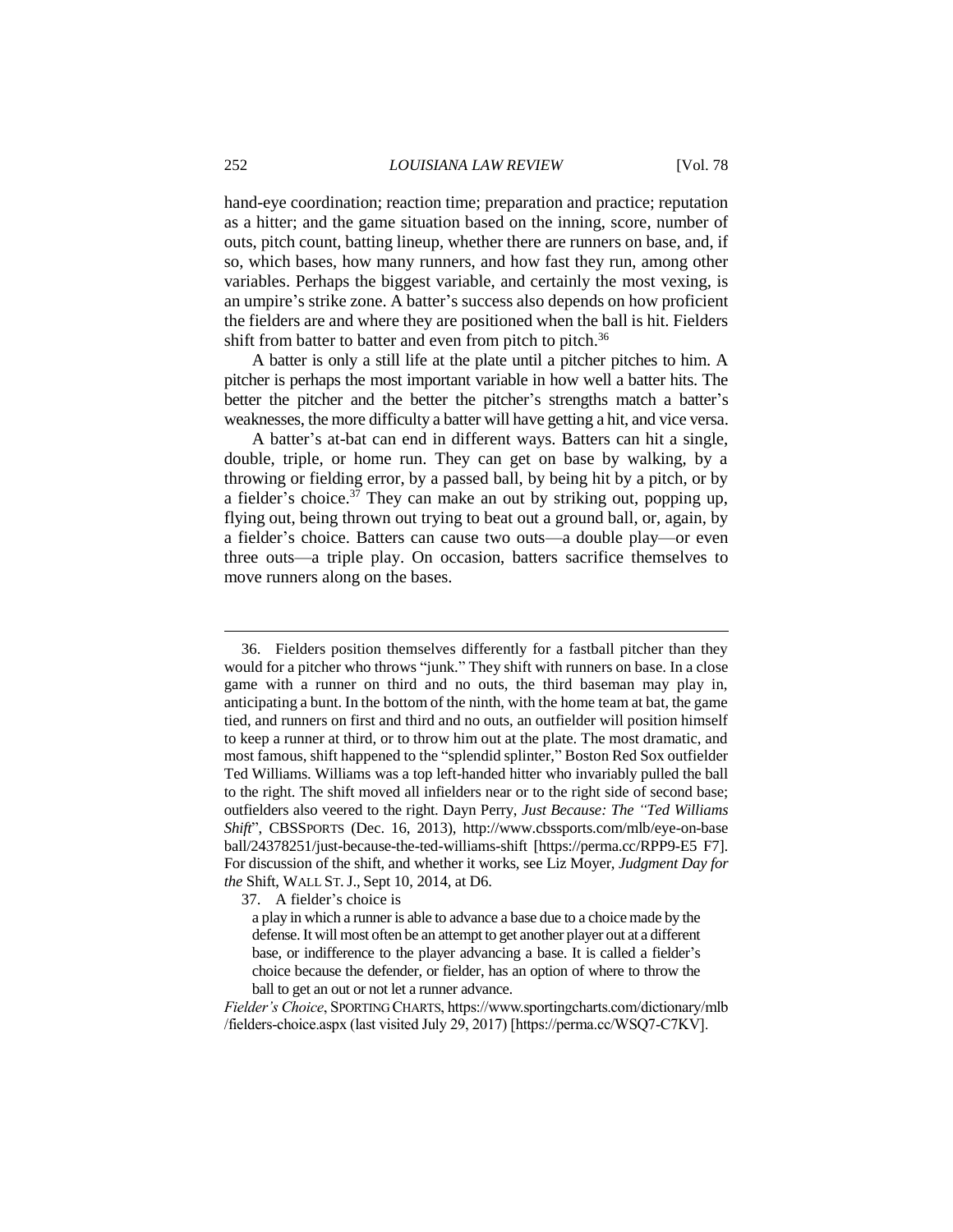How batters act at the plate is affected by their strengths as hitters and by the hitting identity of their team, ranging from power to "small ball."<sup>38</sup> Within those parameters, batters need to assess the status of a game and what they might do in the moment to help their team win. $39\text{ Good batteries}$  think tactically. They may foul off a series of pitches hoping that ultimately they will get a more desirable pitch to hit. Sometimes they swing away and try to hit a home run. With runners on base, they might try just to get on base, hoping that a series of hits will score runs. All hits are not equal. Triples are better than doubles, and both are better than singles. A home run is the only way batters can score unaided by their teammates.

#### III. ELEMENTS OF LEGAL ARGUMENT AND LITIGATION

Legal arguments start with black letter rules. Black letter rules define the formal scope of legal rights. A lawyer cannot construct an effective argument or trial strategy unless he knows and articulates the relevant black letter law.

To argue that a party breached a contract, a lawyer must know the black letter rules governing an offer and acceptance<sup>40</sup> and the black letter rules governing what constitutes a breach. To argue that a client's right of publicity was appropriated, a lawyer must know the elements of the right, as well as the elements of the available defenses.

Knowing the elements of a black letter rule means that good trial lawyers know what factual inquiry they need to make and what facts advance their arguments. In turn, good trial lawyers know what exhibits and documentary evidence to use and whether to consult experts.

As with batters at the plate, what lawyers do at trial depends on variables both within and outside their control: bench or jury trial; stage of litigation preliminary hearing, evidentiary motion, preliminary injunction, motion to

<sup>38.</sup> For an explanation on small ball, see *Small Ball,* SPORTING CHARTS, <https://www.sportingcharts.com/dictionary/mlb/small-ball.aspx> (last visited Aug. 29, 2017) [https://perma.cc/QKU6-XNVS].

<sup>39.</sup> This reference is to batter making the tactical choices, but it may be the manager who decides. Batters are expected to follow manager directives. A famous incident when a batter failed to do what his manager wanted involved the New York Yankees' Reggie Jackson, hitter, and Billy Martin, manager. *Yankees' Turmoil, Angry Martin Threatens Reggie Jackson,* WILMINGTON MORNING STAR (July 24, 1978), [https://news.google.com/newspapers?nid=1454&dat=19780723&id=OsksAAAAI](https://news.google.com/newspapers?nid=1454&dat=19780723&id=OsksAAAAIBAJ&sjid=KxMEAAAAIBAJ&pg=5760,4630597&hl=en) [BAJ&sjid=KxMEAAAAIBAJ&pg=5760,4630597&hl=en](https://news.google.com/newspapers?nid=1454&dat=19780723&id=OsksAAAAIBAJ&sjid=KxMEAAAAIBAJ&pg=5760,4630597&hl=en) [https://perma.cc/JR7U -5E PU].

<sup>40.</sup> Of course there are other black letter rules relevant to contract law, such as consideration.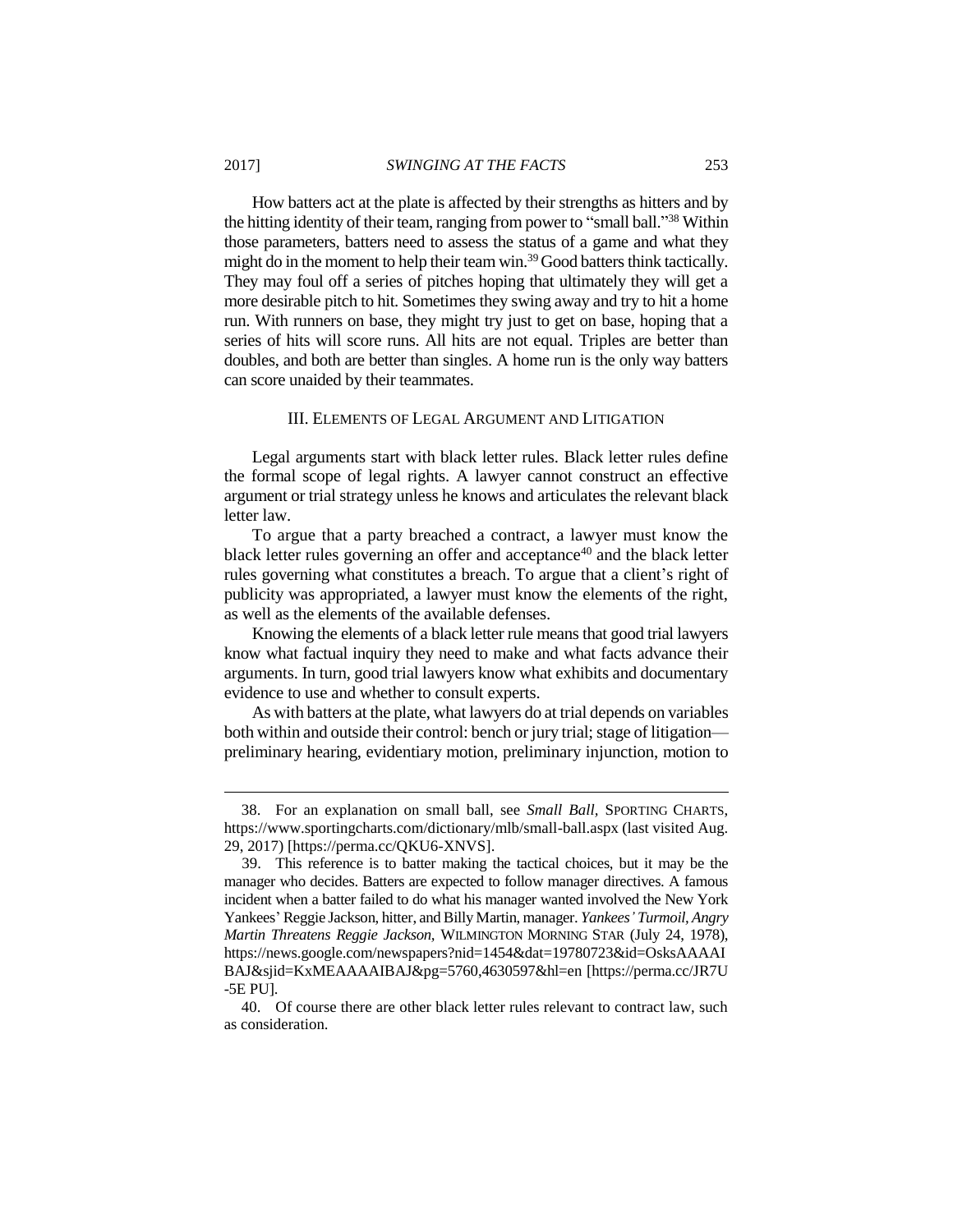dismiss, summary judgment, trial; burden of proof and on whom the burden falls; and the testimony elicited on direct and cross-examination. A lawyer's presence and demeanor may make him likeable and credible to a fact finder. In a close case, these qualities may sway a result. Understanding the rules of evidence means lawyers can optimize their ability to get testimony and exhibits into the trial record, even over the objections of their adversaries, and at the same time, exclude evidence their adversaries proffer.<sup>41</sup> Just as good fielding and pitching affect what batters do at the plate, and their success doing it, what lawyers do, and their success doing it, is affected by an adversary's skill and the strength of the case he presents.

As with the umpire's strike zone, the facts at the heart of a case are the major factors outside a lawyer's control. Skill in locating and using facts is the prime variable that locates legal advocacy on a continuum from very poor to very good. A lawyer may not invent facts to help his case—at least not without violating the rules of professional responsibility or possibly suborning perjury. A skilled lawyer evaluates the elements of a black letter rule to identify what facts would be useful and then proceeds to see if those facts exist. Lawyers skilled in interviewing ferret out all relevant facts from witnesses and clients. Skill in oral and written advocacy helps lawyers weave facts into an easy-to-follow, credible, and persuasive story contained in an opening statement and closing argument.

The role of appellate lawyers in crafting a persuasive argument mirrors that of trial lawyers. Appellate lawyers seek out the strongest case precedent that supports their legal contentions, anticipate and counter the argument to be made by the other side, write clearly, and frame and organize what they say. Finding and using facts is just as important on appeal as at trial. On appeal, the trial record is the field of play. It does not matter what may *really* have happened. The only facts that matter are those set forth in the trial record.

A trial verdict means that one side's version of the facts prevailed. Fact finding may be reversed on appeal only if an appellant—translation: the loser at trial—can show that the finding of fact was clearly wrong $42$  or unsupported by legally sufficient evidence.<sup>43</sup> It may be an interesting informational nugget

<sup>41.</sup> Failing to make an important objection might be seen as the equivalent of a fielding error. So too the failure to make an argument or to make it well.

<sup>42.</sup> Clear error governs appellate review of most judge fact findings. *See, e*.*g.*, FED. R. CIV. P. 52(a); Anderson v. Bessemer City, 470 U.S. 564, 573 (1985).

<sup>43.</sup> A civil jury verdict may be overturned only when unsupported by substantial evidence. *See, e.g.*, Huddleston v. United States, 45 U.S. 681, 684–85 (1988).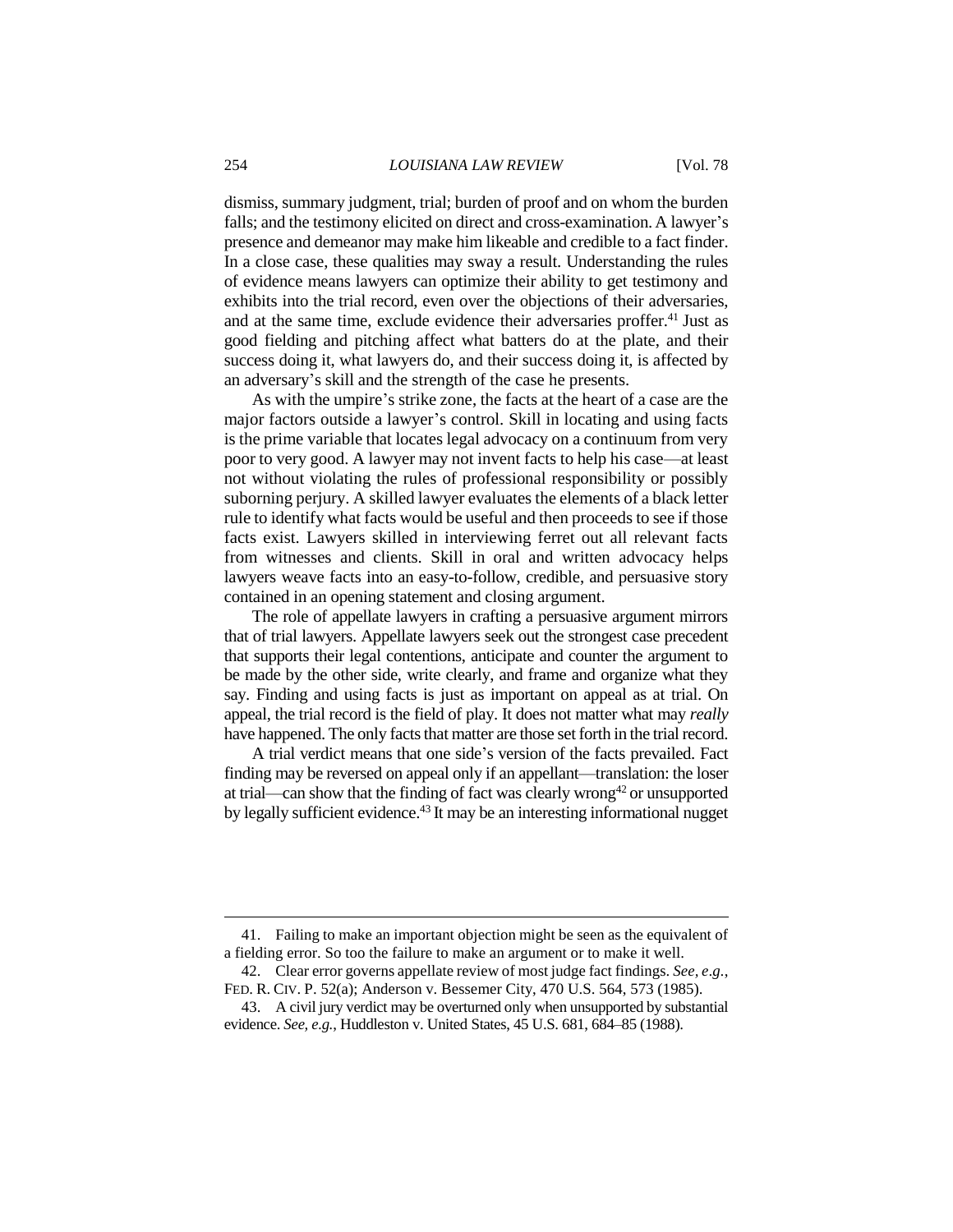that on the facts at trial a trier of fact reasonably could have made a different fact finding,<sup>44</sup> but interesting nuggets do not win appeals.<sup>45</sup>

As with hits, not all legal arguments are equal.<sup>46</sup> If one legal argument is powerful and the others are comparatively weak, then a lawyer might swing away and try for a home run by focusing exclusively on that argument so as not to limit its persuasive thrust by including weaker arguments. When there is no home run argument, a lawyer might try for a series of singles—or doubles and triples—of legal arguments and hope that in combination they can bring home a win. At the same time, a lawyer needs to capitalize on errors made by his adversary and respond to the case he presents. Whatever the tactical choice, the use of facts is critical.

# IV. BASEBALL AND PERSUASIVE WRITING: PUT 'EM TOGETHER AND WHAT HAVE YOU GOT?

Legal writing instructors teach the Issue, Rule, Application, Conclusion ("IRAC") method as a guide for constructing a legal argument.<sup>47</sup> The Issue or Issues ("I") is the focus of the legal dispute. The Conclusion ("C") is how each side believes the issue should be resolved. The scope of a lawyer's job lives in Rule ("R") and Application ("A"). The Rule is the black letter rule

<sup>44.</sup> A fact finding may be stated expressly in a trial judge's opinion or through a special verdict or special interrogatories to a civil jury. *See, e.g.*, FED. R. CIV. P. 49. A fact finding also may be implicit in a judge's opinion or in general jury verdict if such an implicit fact finding is seen to be a necessary precondition to the ultimate decision that was reached. *See, e.g*, La Vallee v. Della Rose, 410 U.S. 690 (1973).

<sup>45.</sup> These arguments elsewhere have been described as "So What?" arguments. *See* JO POTUTO, WINNING APPEALS: THE ART OF PERSUASIVE WRITING 42 (1992).

<sup>46.</sup> The success of a plaintiff's lawyer in part may depend on how well a defendant's lawyer fields. If the latter lawyer makes errors, such as misstating the law, or is positioned incorrectly to make a play by failing to identify helpful facts or to make persuasive arguments, then a plaintiff's lawyer may be able to win a weak case.

<sup>47.</sup> *See, e.g.*, Michele G. Falkow, *Pride and Prejudice: Lessons Legal Writers Can Learn from Literature*, 21 TOURO L. REV. 349, 366 (2005); Troy Simpson, *The Art of Written Persuasion: From IRAC to FAILSAFE - A Compilation of Legal Problem-Solving Models, Law Technology Resources for Legal Professionals*, LLRX (Oct. 11, 2008), https://www.llrx.com/2008/10/the-art-of-written-persuasion-from-irac-tofailsafe-a-compilation-of-legal-problem-solving-models/#more-2559 [https://perma.cc/A6N7-2NPD]; Leonard Tourney & Gina Genova, *IRAC: How to Write about Legal Cases*, UNIV. OF CAL., SANTA BARBRA, http://www.writing.ucsb .edu/sites/secure.lsit.ucsb.edu.writ.d7/files/sitefiles/people/genova/IRAC%20How% 20to%20Write%20about%20Legal%20Cases.pdf (last visited Aug. 29, 2017) [https://perma.cc/45VX-7CGV].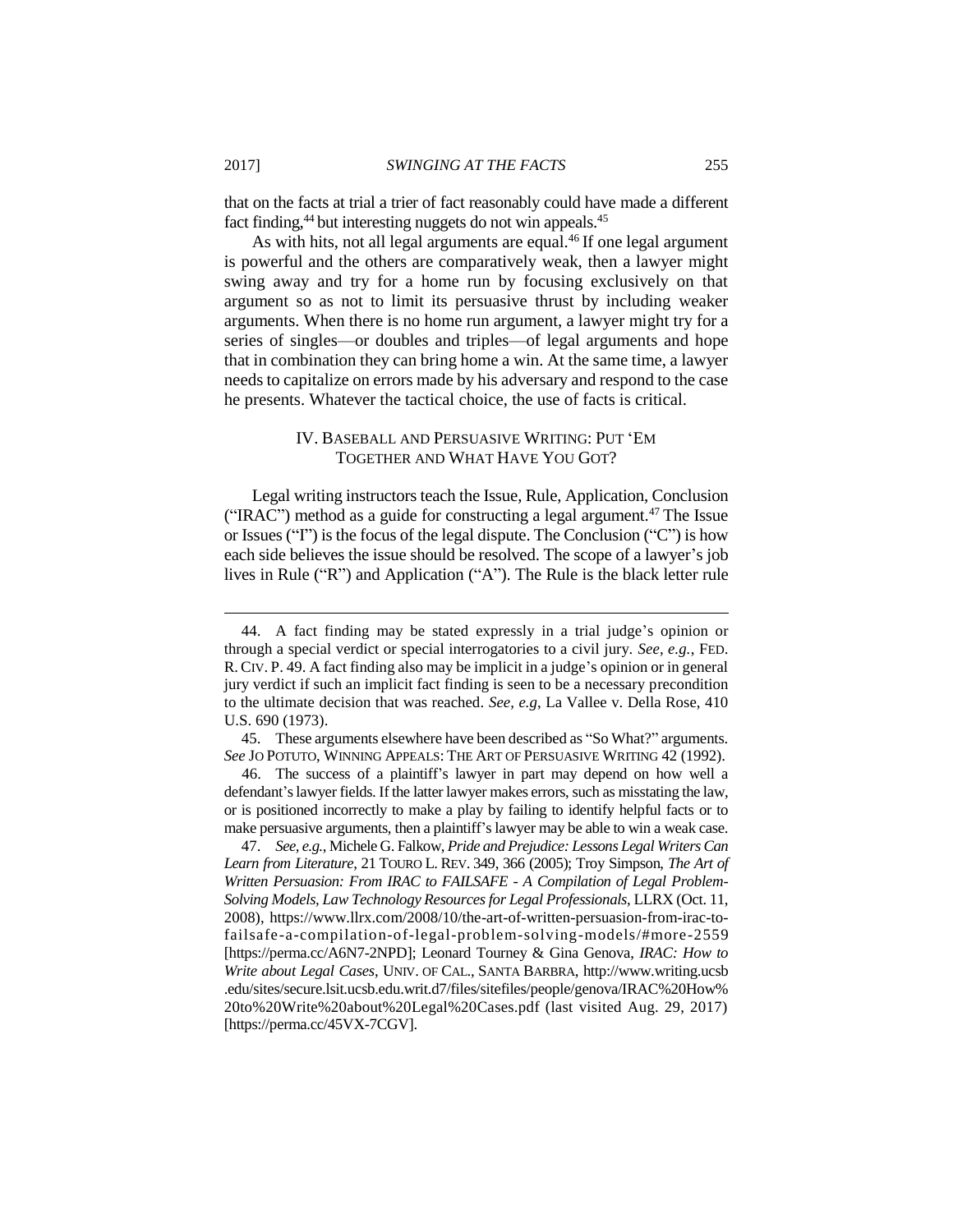or legal standard that defines the legal right governing the dispute. The Application is the matching of relevant facts to black letter rule. Done well,  $R + A$  leads inexorably to C, the conclusion a lawyer advocates.

The principles of hitting offer a concrete illustration of R and A. A bat is a condition precedent to hitting just as a black letter rule is a condition precedent to constructing a legal argument. With bat or black letter rule in hand, it is time to play ball.

Hitting requires a batter to connect bat to ball. Constructing a legal argument requires applying black letter law to relevant facts. Having a bat in hand does not mean a batter will make contact with the ball, let alone get a hit. Similarly, articulating a black letter rule does not mean a lawyer will apply relevant facts correctly to the rule, let alone make a cogent and persuasive legal argument.

When batters go up to the plate with a well-made bat, they optimize their chances to connect with the ball. When they hit the ball squarely on the sweet spot of the bat, the ball will sail away. Combined with power, the hit could be a home run. Likewise, when lawyers state the elements of a black letter rule completely and precisely, they optimize their chances of making the best available argument on the facts. They also then must find and use all helpful facts. Combined with a well-written and organized recitation of the facts geared to persuade, the argument will be a hit.<sup>48</sup>

A poorly or imprecisely articulated black letter rule equates to a poorly made bat. Even if a lawyer finds great facts, the legal argument will be defective because the black letter rule is. The converse yields the same sorry result, in that even a perfectly articulated black letter rule is of little use unless matched with relevant and helpful facts. In either case, the best a lawyer can hope for is a squibbler down the first base line<sup>49</sup> and perhaps a weak single. More likely, a lawyer will make an out or foul the ball away.

Black letter law and relevant facts are both critical to a persuasive legal argument. A well-made bat and connecting with the ball are critical to successful hitting. In the words of an old song, love and marriage go

<sup>48.</sup> Whether an argument is a home run depends on an additional variable the existence of helpful facts. *See* discussion *infra* notes 49–50 and accompanying text.

<sup>49.</sup> A squibbler is a

batted baseball that is either off the end of the bat or with the batter swinging very late. This puts a side spin on the ball as it rolls typically to the first baseman. The ball is difficult to catch and can be trouble for the infielder to make a play.

*Squibbler*, WIKIPEDIA GLOSSARY OF BASEBALL, https://en.wikipedia.org/wiki/Glos sary\_of\_baseball\_%28S%29 (last visited June 28, 2017) [https://perma.cc/2G38- TWJ6].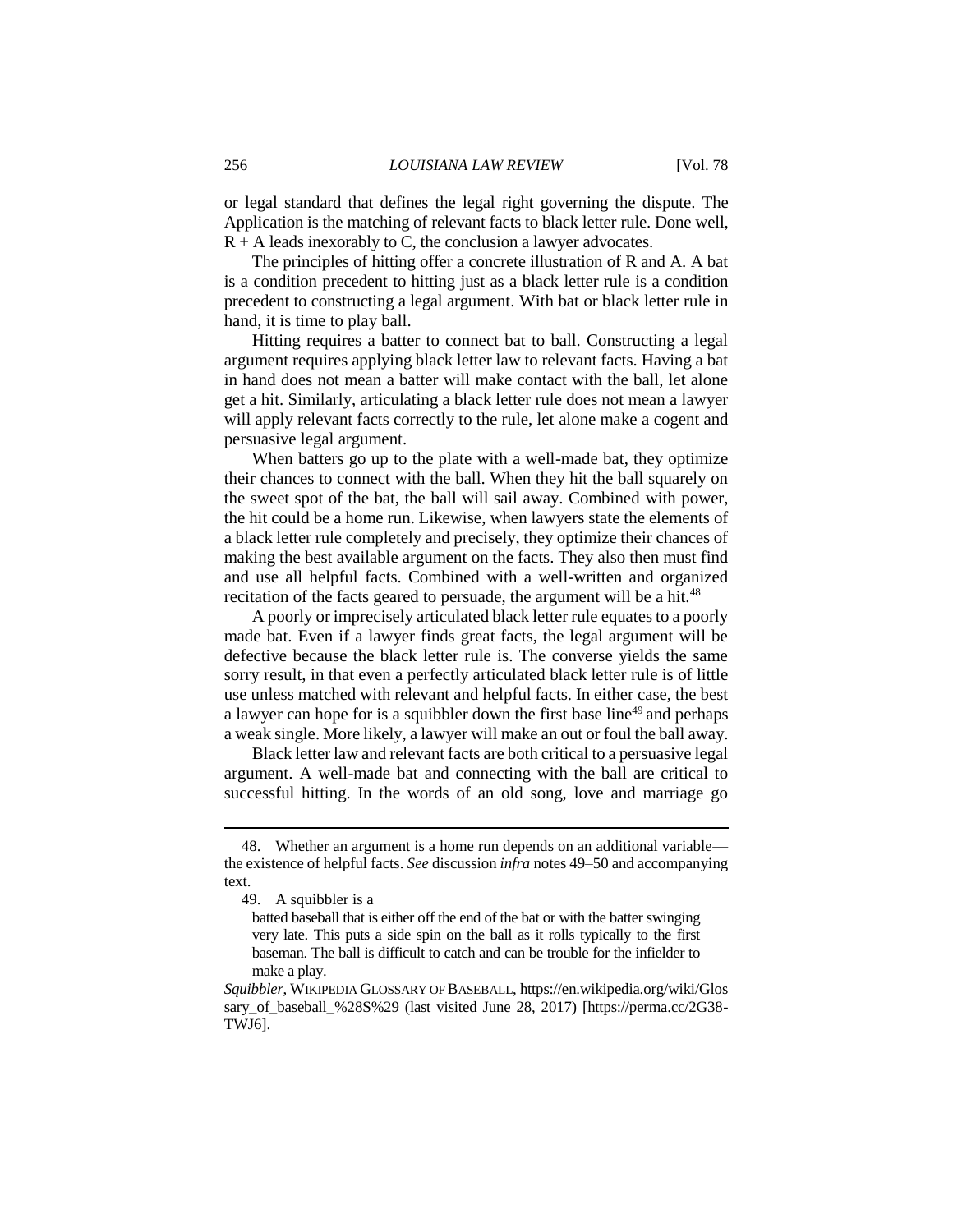together like "a horse and carriage." <sup>50</sup> In the song, "you can't have one without the other."<sup>51</sup> Whether that still is true for love and marriage in the 21st century may be debatable. It is true for legal argument and hitting, however, unless you are prepared to lose.

# V. HORSE AND CARRIAGE ILLUSTRATED

The point is eminently clear: black letter law and facts are both necessary to a successful legal argument.

Consider a convenience store robbery. Three witnesses describe the robber as a tall, slender, blond-haired woman in her mid-20s dressed in a pink, wraparound dress and wearing flip flops. Officer Oscar sees Defendant Deborah on the street in the vicinity of the robbery. Deborah matches the witness description in all particulars. Officer Oscar stops Defendant Deborah and asks to talk to her about the robbery, and she agrees. Defendant Deborah ultimately is indicted.

Officer Oscar did not give Defendant Deborah Miranda warnings before talking to her about the robbery. Defendant Deborah's lawyer now moves to suppress what Deborah told Officer Oscar on the ground that failure to give Miranda warnings violated her privilege against selfincrimination. A pretrial hearing is held.

# *A. Example 1: Holding a Banana, Not a Bat*

Deborah's lawyer is Olivia OnlyFacts. Lawyer OnlyFacts's articulation of the Miranda requirement is that police questioning of a suspect must be preceded by Miranda warnings or any consequent statement is inadmissible at trial. For Lawyer OnlyFacts, the two prime elements of the black letter rule are (1) questioning; and (2) the fact that the individual questioned is a suspect. The correct black letter rule is that police questioning of a suspect *in custody* must be preceded by Miranda warnings or any statement is inadmissible at trial.<sup>52</sup>

<sup>50.</sup> Frank Sinatra, *Love and Marriage*, *on* THAT'S SINATRA!(Capital Records 1955).

<sup>51.</sup> *Id.*

<sup>52.</sup> *See* Miranda v. Arizona, 384 U.S. 436, 491–92 (1966). Throughout the discussion in text, this Article discusses black letter law in the singular. This is grossly oversimplified and done for ease of discussion. A case most likely involves multiple black letter rules, and the dimensions of any one of them may have multiple components, each involving black letter rule articulation. There are a variety of factors, for example, that determine whether there was questioning for purposes of Miranda warnings—form of the question, whether questions relate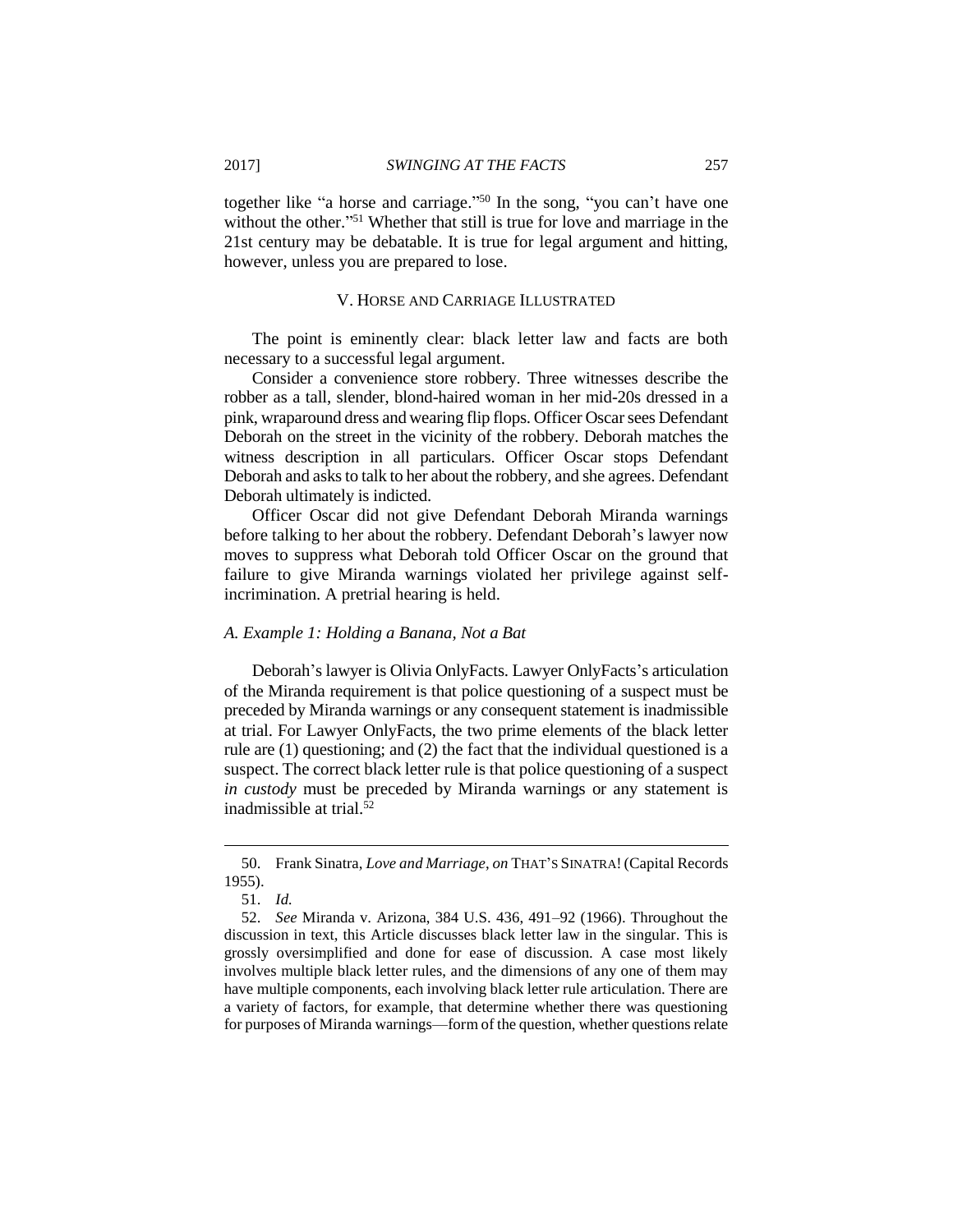# 258 *LOUISIANA LAW REVIEW* [Vol. 78

Lawyer OnlyFacts adduces facts from both Deborah and Officer Oscar. Both Deborah and Officer Oscar agree that he asked her specific questions about the robbery. There was questioning for purposes of Miranda. So far, so good. Lawyer OnlyFacts also adduces facts to show that Deborah was a suspect. Deborah testifies that Officer Oscar's demeanor and questions led her to conclude that she was a suspect. Officer Oscar recites the particular questions that he asked. Without setting them forth here, be assured that the questions support the conclusion that Officer Oscar questioned Deborah as a suspect and not as a witness to the robbery. Officer Oscar also testifies that (1) he was investigating the robbery when he stopped Deborah; (2) Deborah matched the witness description of the robbery; (3) in a two-hour period, Deborah was the only woman he stopped to question; (4) before he questioned Deborah, he phoned police headquarters to say he had a suspect and might need a police cruiser for transport to police headquarters; and (5) he arrested Deborah immediately after questioning her.

Lawyer OnlyFacts did a first-rate job showing that Deborah was a suspect. Because she did not understand the black letter Miranda rule, however, she did a woeful job of articulating operative black letter law. The operative element to be proved was that Deborah was in custody not that she was a suspect. Lawyer OnlyFacts loses the motion to suppress.

# *B. Example 2: Holding a Super Bat, but Whiffing*

Deborah's lawyer now is Omar OnlyLaw. There is a major difference this time in the encounter between Officer Oscar and Deborah. In this rendition, Officer Oscar arrests Deborah as soon as he walks up to her. He then asks to talk to her about the robbery, and she agrees. Lawyer OnlyLaw correctly articulates the two black letter elements of the obligation to give Miranda warnings: questioning and custody.<sup>53</sup> Nevertheless, Lawyer OnlyLaw does not elicit facts that would show custody. In particular, he does not elicit the fact that Deborah was arrested before she was questioned. The result: Lawyer OnlyLaw loses the motion to suppress.

to elements or circumstances of crime, whether an emergency existed, triggering an exception to the obligation to give warnings, who initiated the questions related to the crime, and so on. Each of these issues might prompt additional rules of law to be articulated and for which facts would need to be applied.

<sup>53.</sup> *Id.*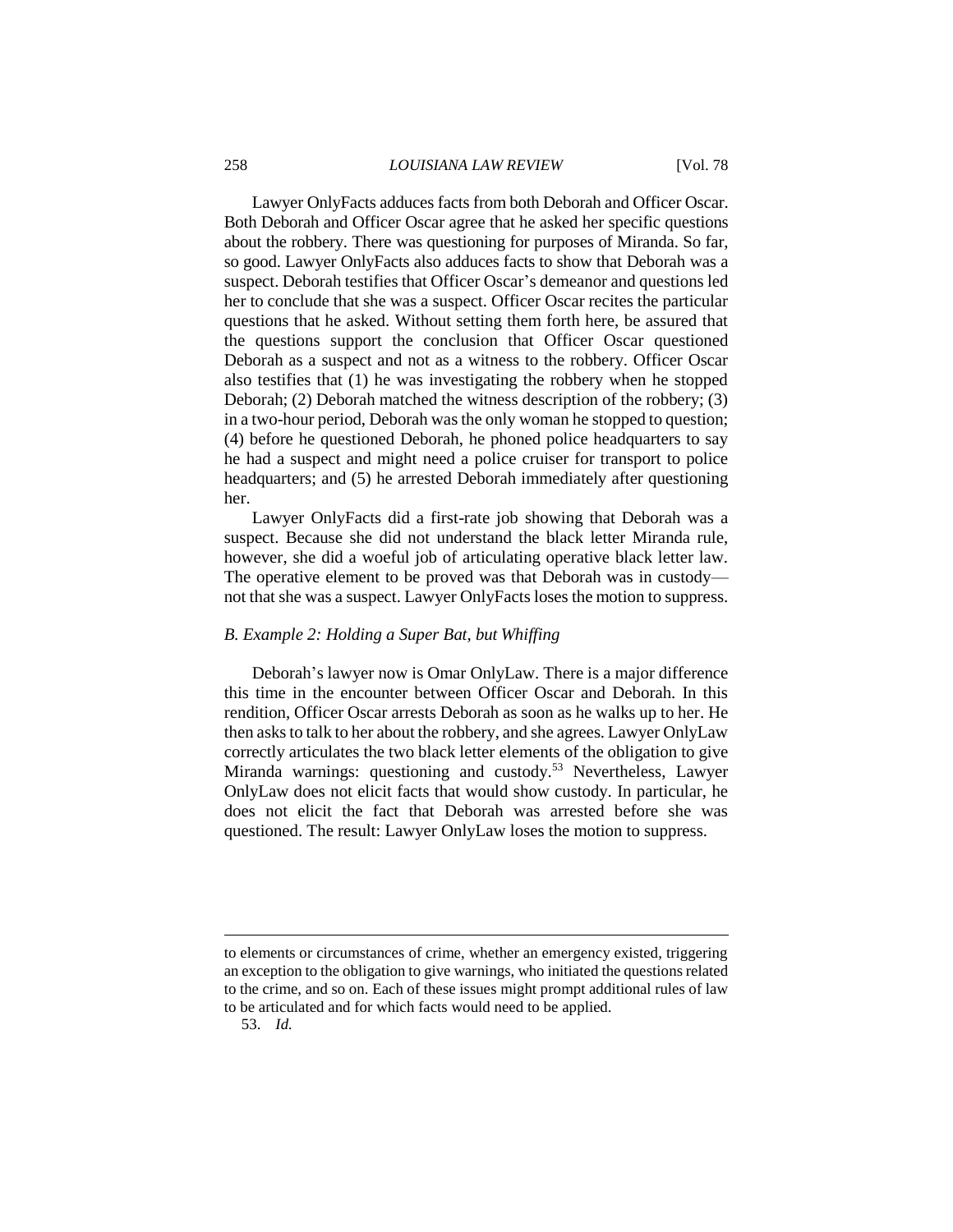#### *C. Example 3: Holding a Super Bat, but Having No Pitch to Hit*

This example mirrors Example 1 in that Officer Oscar does not arrest Deborah until after he questions her. This time Deborah's lawyer is Brian BothLaw&Facts. Lawyer BothLaw&Facts correctly articulates the black letter elements of the obligation to give Miranda warnings as questioning and custody. He also does a first-rate job of eliciting all the facts of the encounter between Deborah and Officer Oscar. Despite his first-rate job, Lawyer BothLaw&Facts still loses the motion to suppress because there are insufficient facts to support the conclusion that Deborah was in custody when she was questioned.<sup>54</sup> The moral is sad but true: lawyers, no matter how good, are not magicians. They can neither write controlling law to fit their facts nor create favorable facts to fit controlling law. They can brush and clean a sow's ear, dress it up, maybe even make it lovable, but they cannot turn it into a silk purse.

### *D. Example 4: Success*

 $\overline{a}$ 

This example mirrors Example 2 in that Officer Oscar arrests Deborah before questioning her. Again, Deborah is represented by Lawyer BothLaw&Facts. This time the planets align. Lawyer BothLaw&Facts correctly articulates the black letter elements of the obligation to give Miranda warnings as questioning and custody. He also does a first-rate job of eliciting all the facts of the encounter between Deborah and Officer Oscar, including the critical fact that the arrest preceded questioning. He is not a better lawyer than he was in Example 3, but this time he can hit the ball out of the park.

### VI. BATTING AND LEGAL ARGUMENT, THE CLOSER

Of course, the parallel between hitting and legal argument is not perfect. Baseball is a human-created world where perfection is exceptionally rare, but still possible;<sup>55</sup> where a home plate umpire is governed neither by precedent regarding a strike zone nor even law of the case regarding the strike zone over the course of a game.<sup>56</sup> Legal argument, by contrast, lives

<sup>54.</sup> In the absence of an arrest warrant, the burden at the motion to suppress hearing is on the prosecutor. *See, e.g.*, Florida v. Royer, 490 U.S. 491 (1983); Brown v. Illinois, 422 U.S. 590, 604 (1975); People v. Willis, 46 P.3d 898, 907 (Cal. 2002). On these facts, the prosecutor will have no trouble meeting his burden.

<sup>55.</sup> *See History of the Game*, *supra* note 18.

<sup>56.</sup> Yet another difference—it is acceptable fan behavior to shout "kill the ump" at a perceived bad call. Shouting "kill the judge" would lead to an arrest.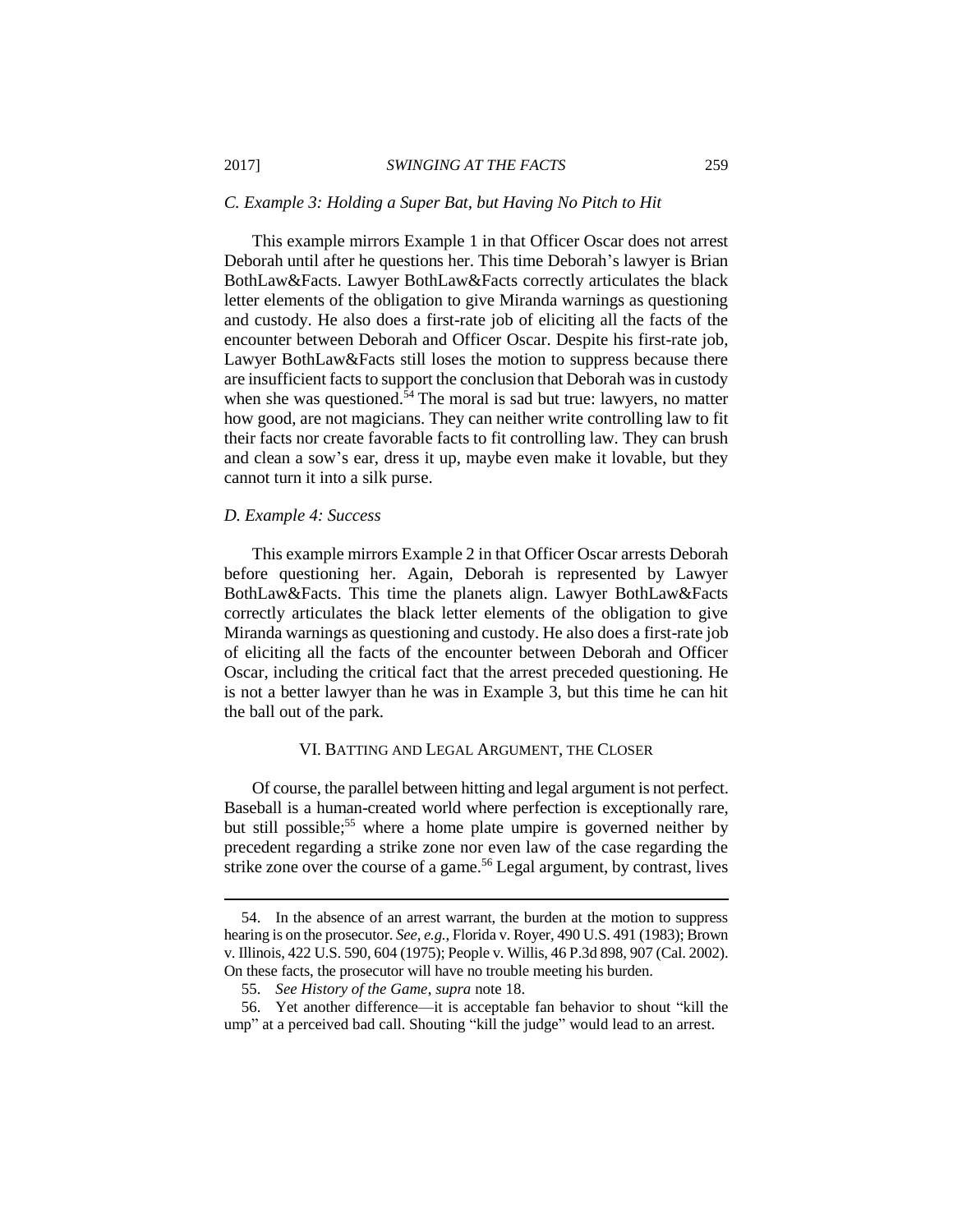in the real world where only optimal success, not perfection, is achievable, and where precedent matters. A batter may miss-hit a ball and yet continue his time at the plate. The result for a lawyer who articulates the wrong black letter rule or lacks—or fails to find—needed facts is an out, pure and simple. Unlike baseball, a lawyer does not get to foul a ball off and then try again, and again, and again. In law, we have res judicata.

Batters and the team for which they compete sometimes win, no matter that there is much more talent on the other team. When that happens, we applaud the underdog or note the vagaries of the law of averages. Lawyers should never win when applicable facts fail to support a win under controlling law. When that happens anyway, we call it a miscarriage of justice or suggest that a judge has exceeded his or her proper and constitutional role in a tripartite government structure.

All that is true, undeniably, but it is not the whole picture. Baseball long ago lost to football its position as the most popular American sport. Possibly, basketball now also exceeds baseball in popularity. Neither football nor basketball can claim first place as subject matter for legal scholars, however, and neither offers a concrete and easy-to-understand model of the foundational requirements for effective and persuasive writing. In these areas, the national pastime still reigns.

# **APPENDIX**

# WHO'S ON FIRST?

Abbott: Well Costello, I'm going to New York with you. You know [Bucky Harris,](http://www.baseball-almanac.com/players/player.php?p=harribu01) the Yankee's [manager,](http://www.baseball-almanac.com/humor4.shtml) gave me a job as coach for as long as you're on the team.

Costello: Look Abbott, if you're the coach, you must know all the players.

Abbott: I certainly do.

Costello: Well you know I've never met the guys. So you'll have to tell me their names, and then I'll know who's playing on the team.

Abbott: Oh, I'll tell you their names, but you know it seems to me they give these ball players now-a-days very peculiar names.

Costello: You mea[n funny names?](http://www.baseball-almanac.com/humor4.shtml)

Abbott: Strange names, [pet names .](http://www.baseball-almanac.com/humor4.shtml) . . like [Dizzy Dean](http://www.baseball-almanac.com/players/player.php?p=deandi01) . . .

Costello: His brother Daffy.

Abbott: [Daffy Dean](http://www.baseball-almanac.com/players/player.php?p=deanpa01) . . .

Costello: And their French cousin.

Abbott: French?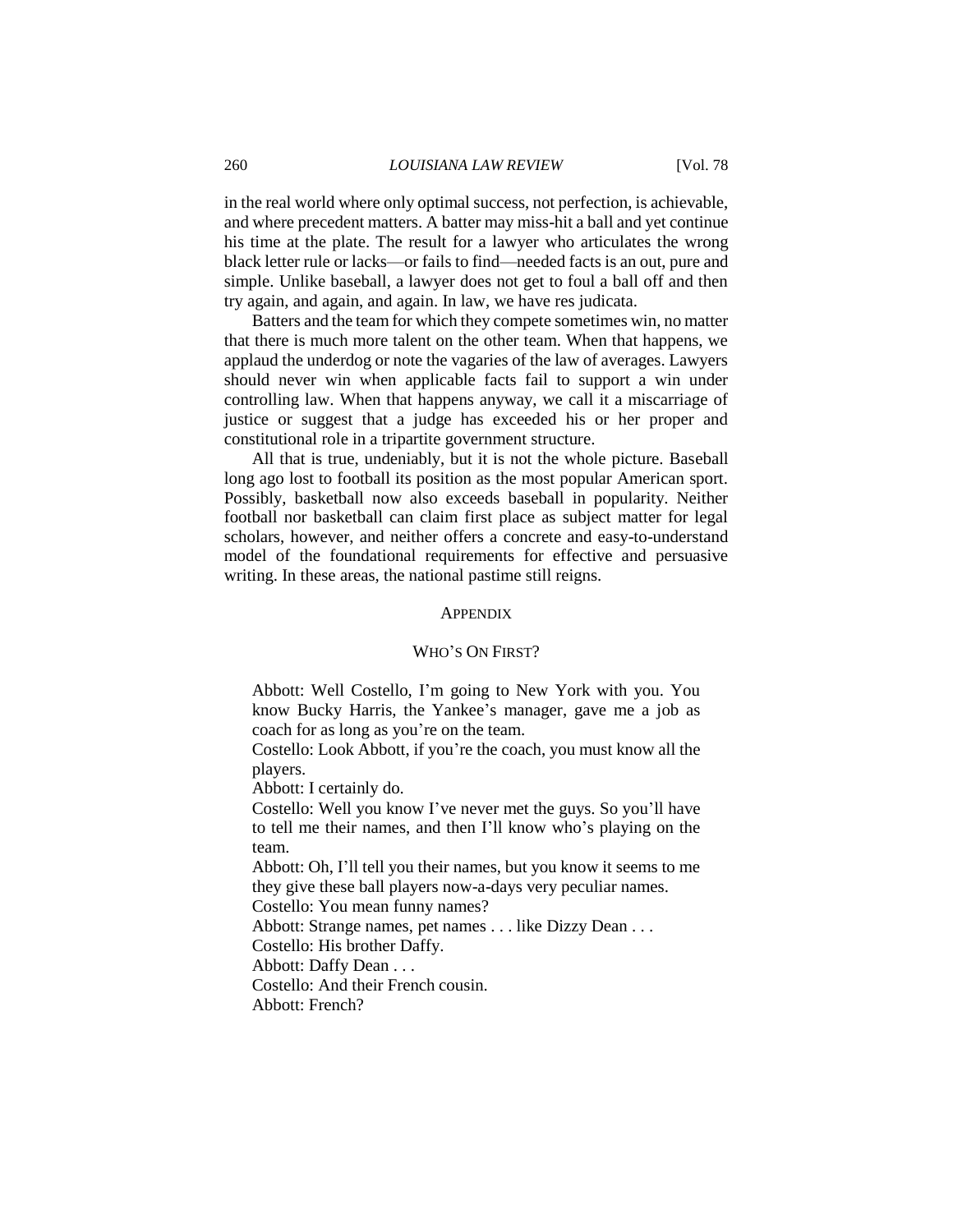2017] *SWINGING AT THE FACTS* 261

Costello: Goofè. Abbott: Goofè Dean. Well, let's see, we have on the bags, Who's on first, What's on second, I Don't Know is on third . . . Costello: That's what I want to find out. Abbott: I say Who's on first, What's on second, I Don't Know's on third. Costello: Are you the manager? Abbott: Yes. Costello: You gonna be the coach too? Abbott: Yes. Costello: And you don't know the fellows' names? Abbott: Well I should. Costello: Well then who's on first? Abbott: Yes. Costello: I mean the fellow's name. Abbott: Who. Costello: The guy on first. Abbott: Who. *Pause* Costello: Look, you gotta first baseman? Abbott: Certainly. Costello: Who's playing first? Abbott: That's right. Costello: When you pay off the first baseman every month, who gets the money? Abbott: Every dollar of it. Costello: All I'm trying to find out is the fellow's name on first base. Abbott: Who. Costello: The guy that gets . . . Abbott: That's it. Costello: Who gets the money. Abbott: He does, every dollar. Sometimes his wife comes down and collects it. Costello: Who's wife? Abbott: Yes. *Pause* Abbott: What's wrong with that? Costello: Look, all I wanna know is when you sign up the first baseman, how does he sign his name? Abbott: Who. Costello: The guy.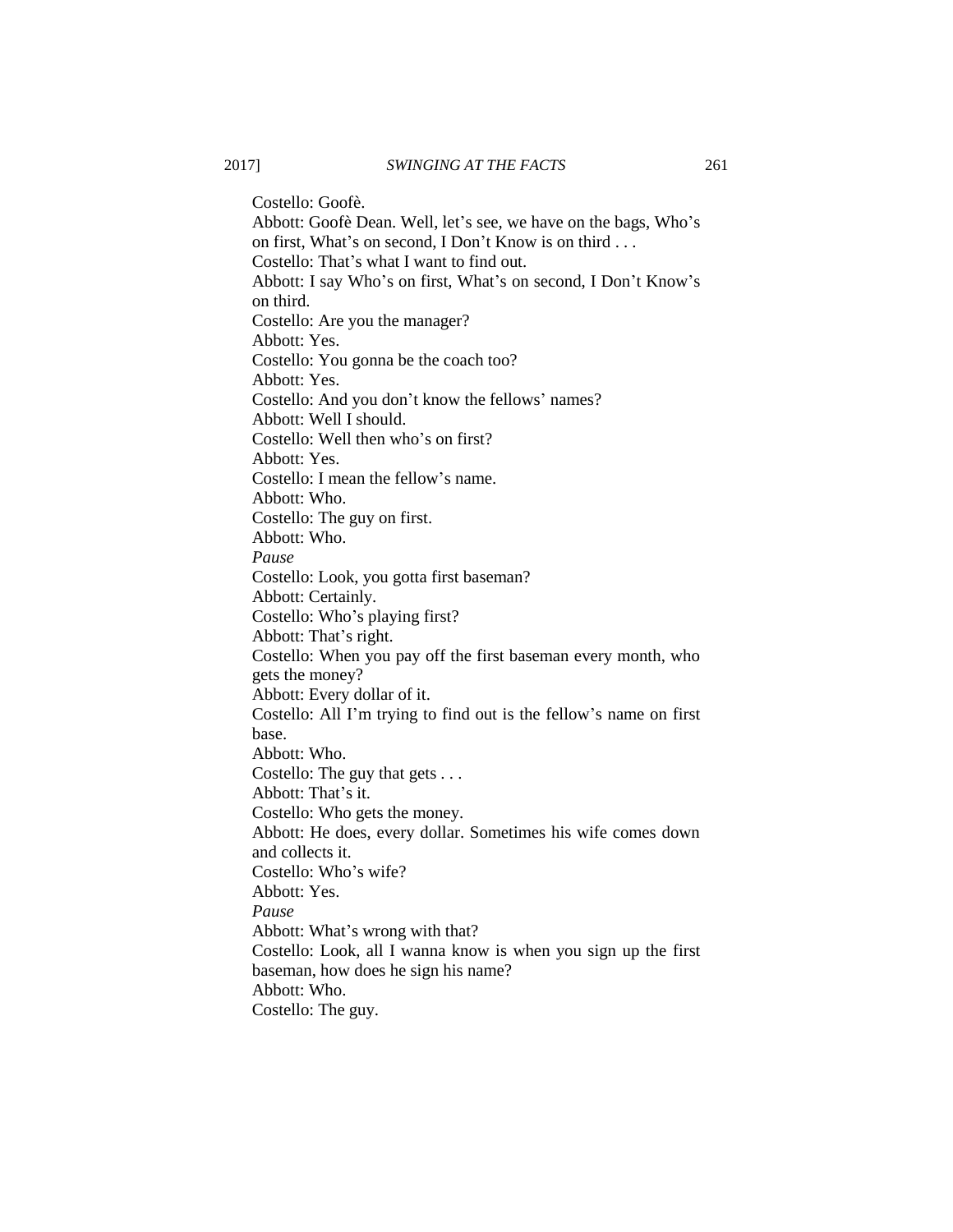262 *LOUISIANA LAW REVIEW* [Vol. 78

Abbott: Who. Costello: How does he sign . . . Abbott: That's how he signs it. Costello: Who? Abbott: Yes. *Pause* Costello: All I'm trying to find out is what's the guy's name on first base? Abbott: No. What is on second base. Costello: I'm not asking you who's on second. Abbott: Who's on first. Costello: One base at a time! Abbott: Well, don't change the players around. Costello: I'm not changing nobody! Abbott: Take it easy, buddy. Costello: I'm only asking you, who's the guy on first base? Abbott: That's right. Costello: Ok. Abbott: All right. *Pause* Costello: What's the guy's name on first base? Abbott: No. What is on second. Costello: I'm not asking you who's on second. Abbott: Who's on first. Costello: I don't know. Abbott: He's on third, we're not talking about him. Costello: Now how did I get on third base? Abbott: Why you mentioned his name. Costello: If I mentioned the third baseman's name, who did I say is playing third? Abbott: No. Who's playing first. Costello: What's on first? Abbott: What's on second. Costello: I don't know. Abbott: He's on third. Costello: There I go, back on third again! *Pause* Costello: Would you just stay on third base and don't go off it. Abbott: All right, what do you want to know? Costello: Now who's playing third base? Abbott: Why do you insist on putting Who on third base? Costello: What am I putting on third.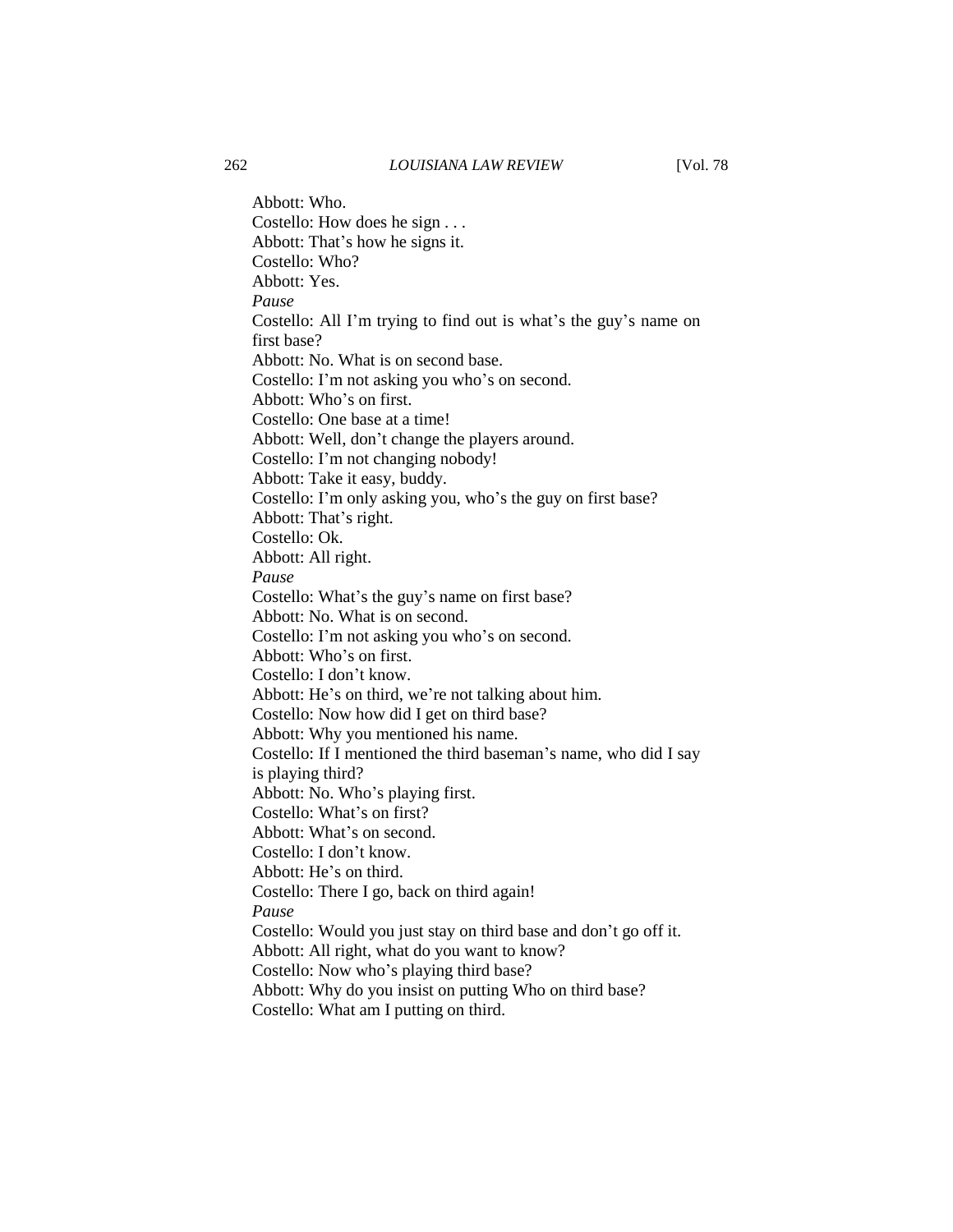2017] *SWINGING AT THE FACTS* 263

Abbott*:* No. What is on second. Costello: You don't want who on second? Abbott: Who is on first. Costello: I don't know. Abbott & Costello Together (shouting): Third base! *Pause* Costello: Look, you gotta outfield? Abbott: Sure. Costello: The left fielder's name? Abbott: Why. Costello: I just thought I'd ask you. Abbott: Well, I just thought I'd tell ya. Costello: Then tell me who's playing left field. Abbott: Who's playing first. Costello: I'm not . . . stay out of the infield! I want to know what's the guy's name in left field? Abbott: No, What is on second. Costello: I'm not asking you who's on second. Abbott: Who's on first! Costello: I don't know. Abbott & Costello Together (shouting): Third base! *Pause* Costello: The left fielder's name? Abbott: Why. Costello: Because! Abbott: Oh, he's centerfield. *Pause* Costello: Look, You gotta pitcher on this team? Abbott: Sure. Costello: The pitcher's name? Abbott: Tomorrow. Costello: You don't want to tell me today? Abbott: I'm telling you now. Costello: Then go ahead. Abbott: Tomorrow! Costello: What time? Abbott: What time what? Costello: What time tomorrow are you gonna tell me who's pitching? Abbott: Now listen. Who is not pitching. Costello: I'll break your arm, you say who's on first! I want to know what's the pitcher's name? Abbott: What's on second.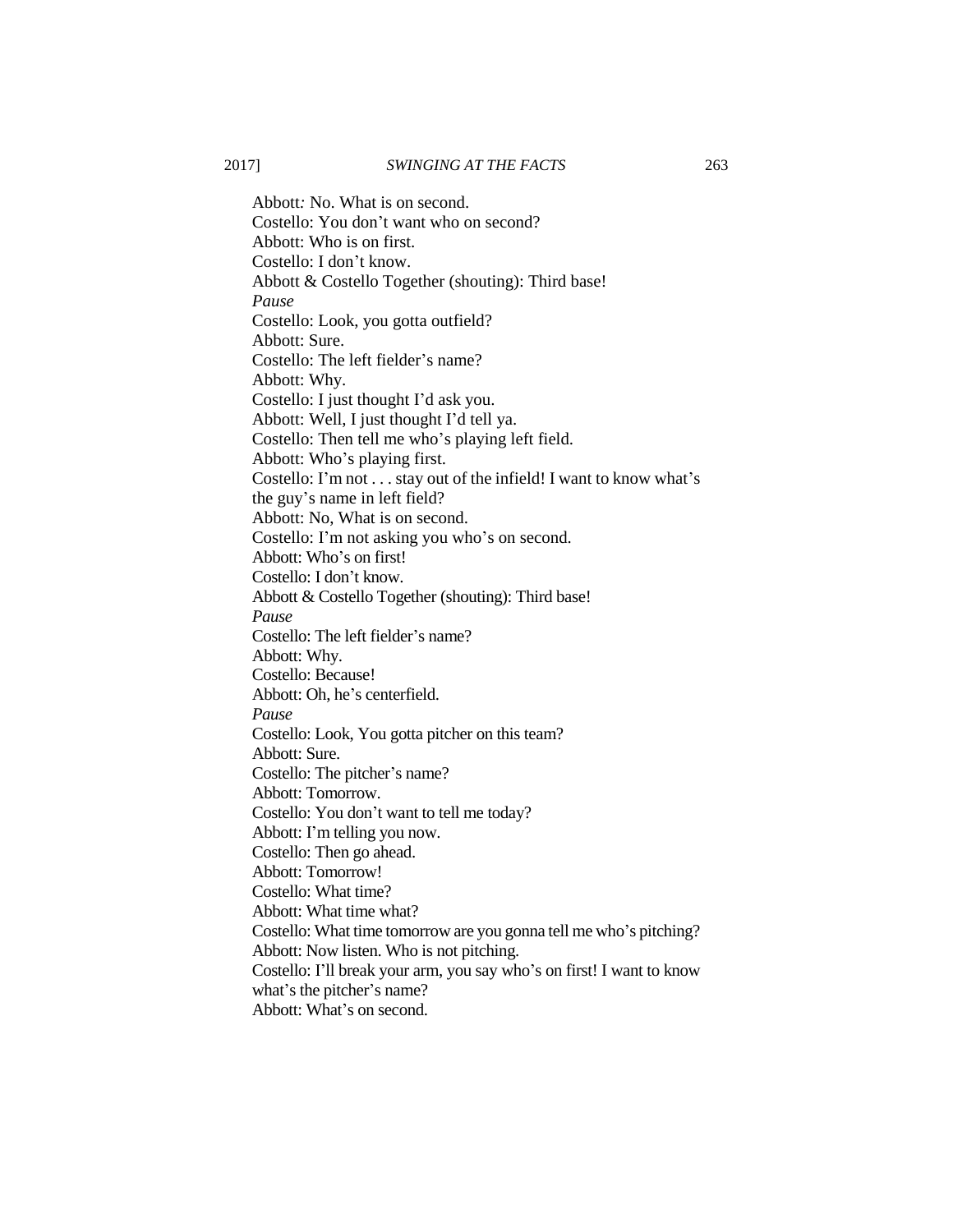Costello: I don't know. Abbott & Costello Together (shouting): Third base! *Pause* Costello: Gotta a catcher? Abbott: Certainly. Costello: The catcher's name? Abbott: Today. Costello: Today, and tomorrow's pitching. Abbott: Now you've got it. Costello: All we got is a couple of days on the team. *Pause* Costello: You know I'm a catcher too. Abbott: So they tell me. Costello: I get behind the plate to do some fancy catching. Tomorrow's pitching on my team and a heavy hitter gets up. Now the heavy hitter bunts the ball. When he bunts the ball, me, being a good catcher, I'm gonna throw the guy out at first base. So I pick up the ball and throw it to who? Abbott: Now that's the first thing you've said right. Costello: I don't even know what I'm talking about! *Pause* Abbott: That's all you have to do. Costello: Is to throw the ball to first base. Abbott: Yes! Costello: Now who's got it? Abbott: Naturally. *Pause* Costello: Look, if I throw the ball to first base, somebody's gotta get it. Now who has it? Abbott: Naturally. Costello: Who? Abbott: Naturally. Costello: Naturally? Abbott: Naturally. Costello: So I pick up the ball and I throw it to Naturally. Abbott: No you don't, you throw the ball to Who. Costello: Naturally. Abbott: That's different. Costello: That's what I said. Abbott: You're not saying it . . . Costello: I throw the ball to Naturally.

Abbott: You throw it to Who.